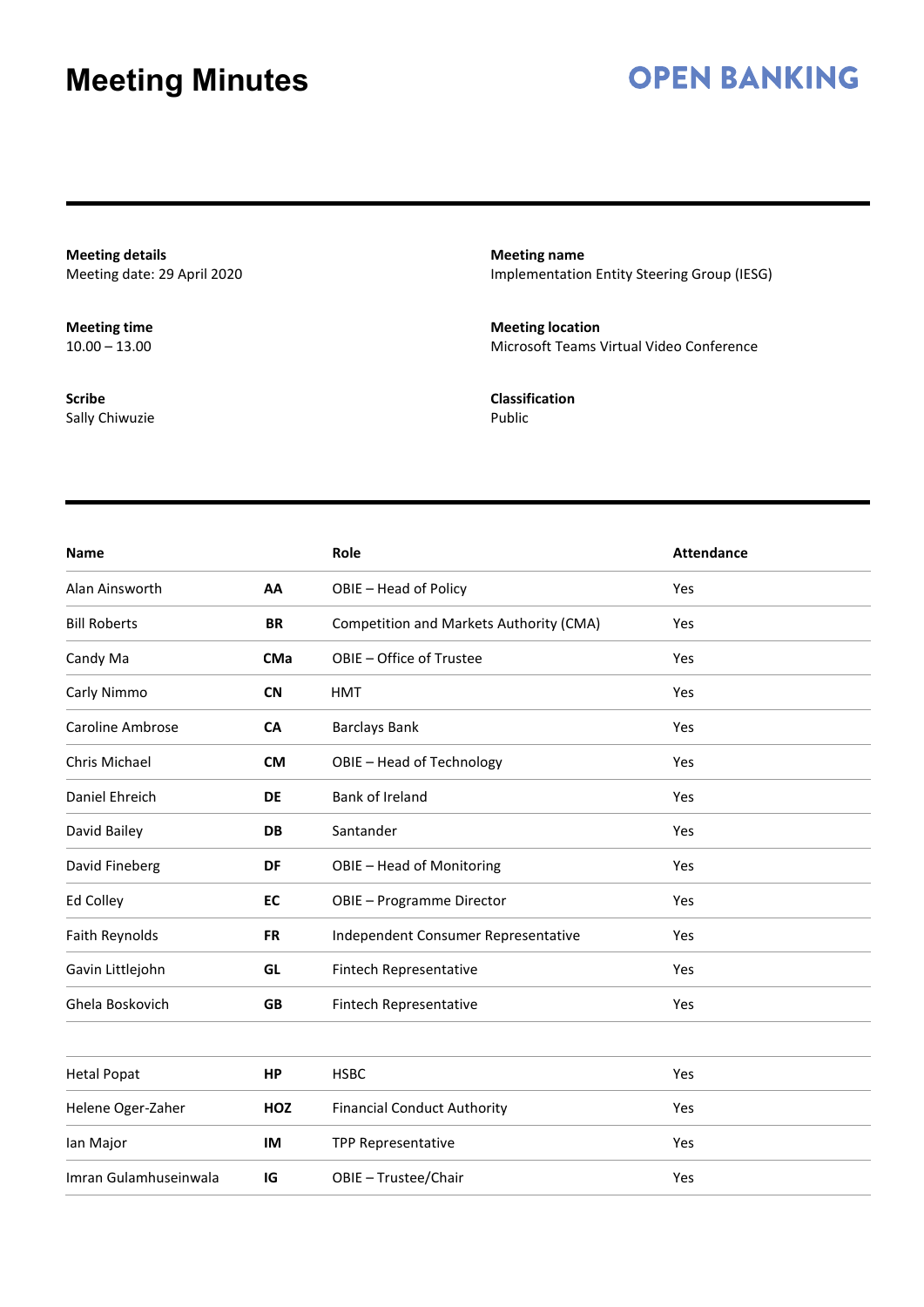# **OPEN BANKING**

| Mark Chidley        | <b>MCH</b>                                | Independent SME Representative                 | Yes                       |  |  |
|---------------------|-------------------------------------------|------------------------------------------------|---------------------------|--|--|
| Matt Cox            | <b>MC</b>                                 | Nationwide Bank                                | Yes                       |  |  |
| <b>Phillip Mind</b> | <b>PM</b>                                 | <b>UK Finance</b>                              | Yes                       |  |  |
| Roy Hutton          | <b>RH</b>                                 | <b>Allied Irish Bank</b>                       | Yes                       |  |  |
| Sally Chiwuzie      | <b>SC</b><br><b>OBIE IESG Secretariat</b> |                                                | Yes                       |  |  |
| Vicki Hassan        | VH                                        | Danske Bank                                    | Yes                       |  |  |
| <b>Apologies</b>    |                                           |                                                |                           |  |  |
| <b>Name</b>         |                                           | Role                                           | <b>Delegate</b>           |  |  |
| Daniel Globerson    | DG                                        | Royal Bank of Scotland                         | Stephen Wright (SW)       |  |  |
| Paul Horlock        | PH                                        | Stakeholder Engagement, Standards and Strategy | N/A                       |  |  |
| <b>Robert White</b> | <b>RW</b>                                 | Santander                                      | David Bailey (DB)         |  |  |
| Simon McDougall     | <b>SMD</b>                                | <b>Information Commissioners Office</b>        | Jenny Vega Destello (JVD) |  |  |
| Stephen Smith       | SS                                        | Lloyds Banking Group                           | Richard Rous (RR)         |  |  |
| Gary Sheen          | GS                                        | <b>Tesco Bank</b>                              | N/A                       |  |  |
| <b>Thear Sabri</b>  | TS                                        | Electronic Money Association (EMA)             | Ruth Mitchell (RM)        |  |  |

#### **No. Agenda item**

#### **1.a – 1.b HOUSEKEEPING: MINUTES AND ACTION LOG**

- 1.1. **IG** welcomed IESG members to the Microsoft Teams virtual video conference, hoping that everyone had remained safe and personally unaffected by the crisis. Having established quorum, **IG** advised IESG members on etiquette – mute when not speaking and use the side chat bar to request attention.
- 1.2. **IG** stated that the agenda has been sent round and is light because the Roadmap is in the final stages which means that a variety of things are on hold until this is completed.
- 1.3. **IG** opened requests for AOB. **FR** requested an update on the UK Finance report, **IG** confirmed that **PM** was present and would provide the update.
- 1.4. **IG** approved the minutes from the March IESG after confirming to IESG members that there was a minor one-word amendment request from **FR**.

#### *APPROVAL – IESG\_APR\_LOG\_072 – March IESG Minutes - IG approved the minutes from the March IESG.*

1.5. **IG** moved on to actions on slide 26.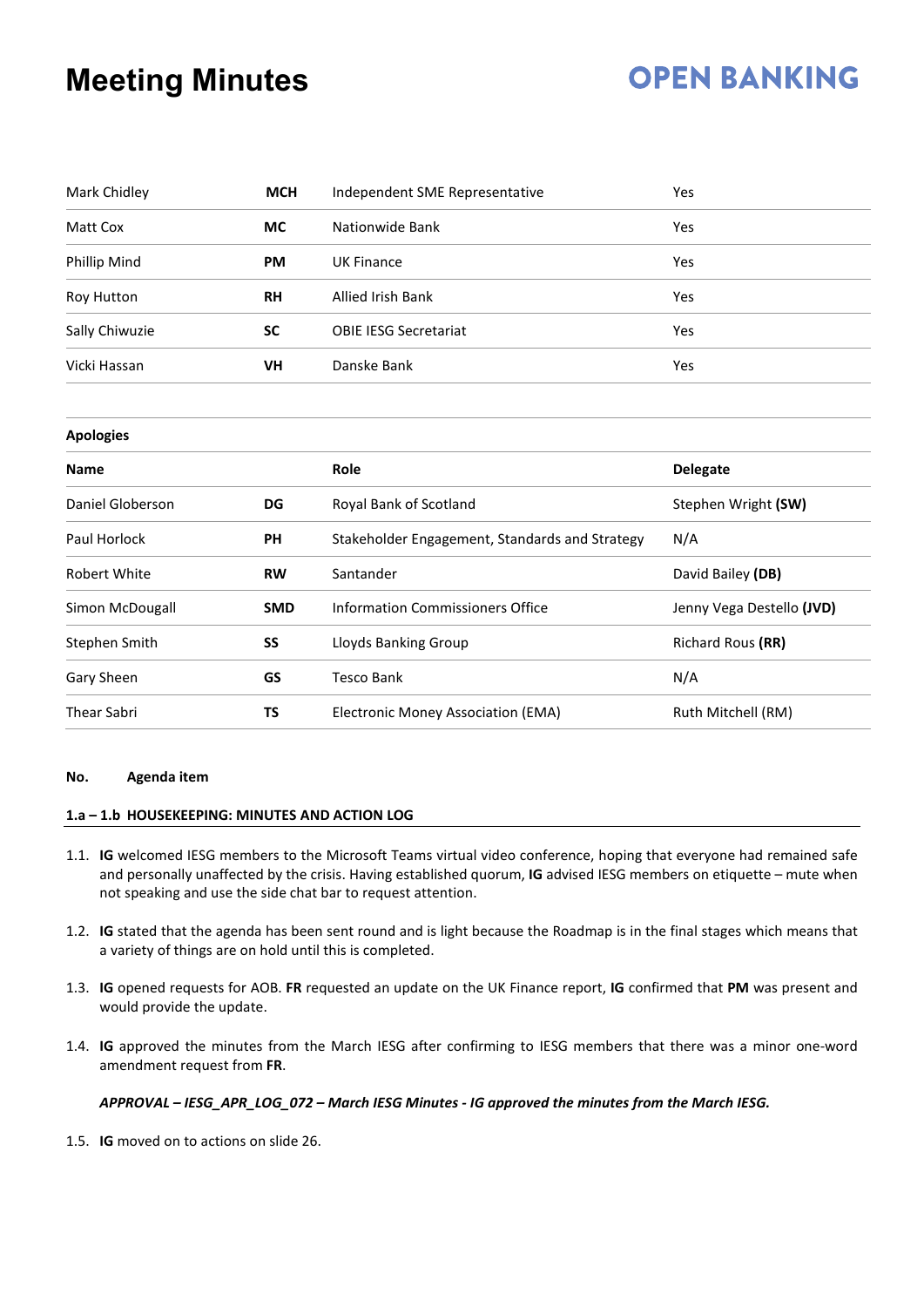1.6. **IG** explained that action numbers #228 *(Programme Update – MI)* which is about improving the MI process and #330 *(P14 Evaluation of Efficacy of Account Comparison)* which is a P14 update are still dependent on the Roadmap (which has not been finalised). **IG** advised that this would be picked up in the May IESG.

- 1.7. With regards to action #446 *(Screen Scraping Migration),* **IG** advised that this would be discussed as part of agenda item 2.a in the pack, reminding IESG members that it is pertaining to the transitionary period for screen scraping. On this basis, **IG** stated that the action could be closed.
- 1.8. With regards to action #447 *(Proposal for Consumer Risk Monitoring for Open Banking),* **IG** explained that this would be covered as agenda item 2.c in the pack, adding that a EURC meeting took place the day before (28 April 2020) and **AA** would be providing a verbal update on that.
- 1.9. With regards to action #448 *(Update on Roadmap)*, **IG** explained that this was an action on **GL** as opposed to OBIE. **IG** confirmed with **GL** that the action could be closed.
- 1.10.With regards to action #449 (*Open Banking helping the Covid-19 situation),* **IG** advised IESG members that this would be picked up as part of agenda item 2.b. On this basis, **IG** agreed that it could be closed.
- 1.11.With regards to action #450 *(Policy Points),* **IG** reminded IESG members that this was about policy discussion with the consumer representatives. **IG** stated that this meeting had taken place and could be closed as an action point. **FR** stated that there are ongoing discussions about policy items that need further exposition and the proposal is to address this one agenda item at a time.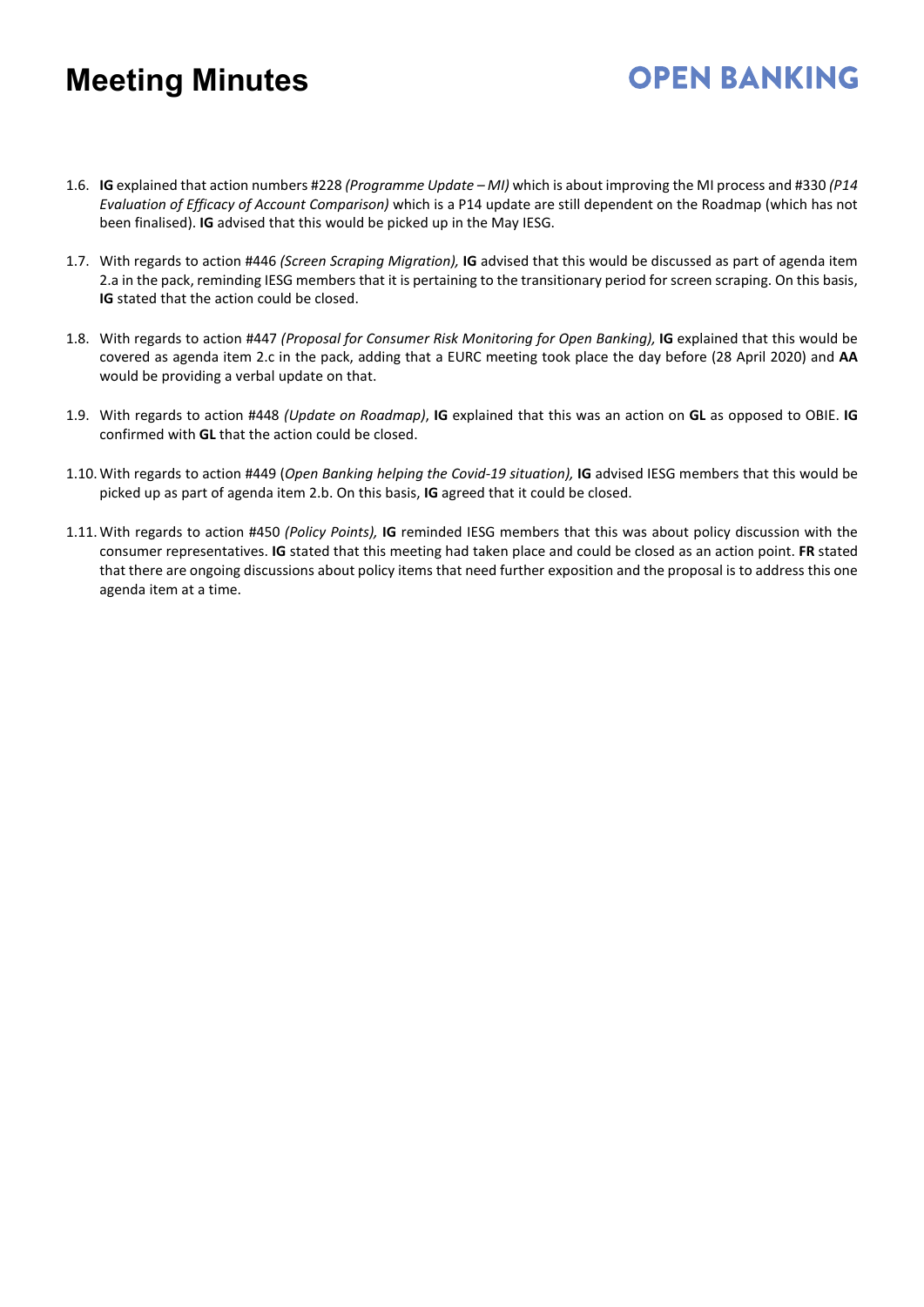# **OPEN BANKING**

#### **ACTIONS**

| <b>Action Number</b> | <b>Date Raised</b> | Owner | <b>Description</b>                                                                                                                                                                                                                                                                                                                                                                                                                             | <b>Notes</b>                                                                                                                                                                                                                                                                                                                                                                                                                                                                                                                                                             | <b>Target Date</b> | <b>Status</b> | <b>Date Closed</b> |
|----------------------|--------------------|-------|------------------------------------------------------------------------------------------------------------------------------------------------------------------------------------------------------------------------------------------------------------------------------------------------------------------------------------------------------------------------------------------------------------------------------------------------|--------------------------------------------------------------------------------------------------------------------------------------------------------------------------------------------------------------------------------------------------------------------------------------------------------------------------------------------------------------------------------------------------------------------------------------------------------------------------------------------------------------------------------------------------------------------------|--------------------|---------------|--------------------|
| IESG_2019_301_228    | 17/10/2019         | EC    | Programme Update - MI - Improving the MI<br>process and information quality, including<br>authentication<br>eliminating<br>synthetic<br>requests whilst providing TPPs and TSPs with<br>critical real time information on aspects such<br>as availability, performance and quality to be<br>presented as an agenda item at the next IESG<br>(19 November 2019) with all suggestions<br>from IESG members to be sent through to EC<br>by 01/11. | Update 24/04 - This has been incorporated into the revised<br>Roadmap and will remain open. Carry forward to the May<br>IESG.<br>Update $24/03$ – This has been incorporated into the revised<br>Roadmap and would therefore remain open. Carry forward to<br>the April IESG.<br>Update 26/02 - This has been incorporated into the revised<br>Roadmap and would therefore remain open. Carry forward to<br>the March IESG.<br>Update 16/01 - This has been incorporated into the revised<br>Roadmap and would therefore remain open. Carry forward to<br>February IESG. | 21/05/2020         | Open          |                    |
|                      |                    |       |                                                                                                                                                                                                                                                                                                                                                                                                                                                | Update 08/01 - Action to remain open during consultation on<br>the roadmap. Carry over to February IESG.<br>Update $17/12$ – This was discussed as part of the roadmap<br>consultation; agenda item 2.e. Action to remain open during<br>the consultation.<br>Update 07/11 - This will be incorporated as part of the revised<br>roadmap proposal and consulted upon.<br>Update 18/10 - Memo re this action was sent to IESG members<br>via the Secretariat with responses requested by 01/11.                                                                           |                    |               |                    |
| IESG_2019_301_330    | 17/11/2019         | AA    | P14 Evaluation of Efficacy of Account<br>Comparison - As discussed at IESG on 17<br>October 2019, IESG members to provide                                                                                                                                                                                                                                                                                                                      |                                                                                                                                                                                                                                                                                                                                                                                                                                                                                                                                                                          | 21/05/2020         | Open          |                    |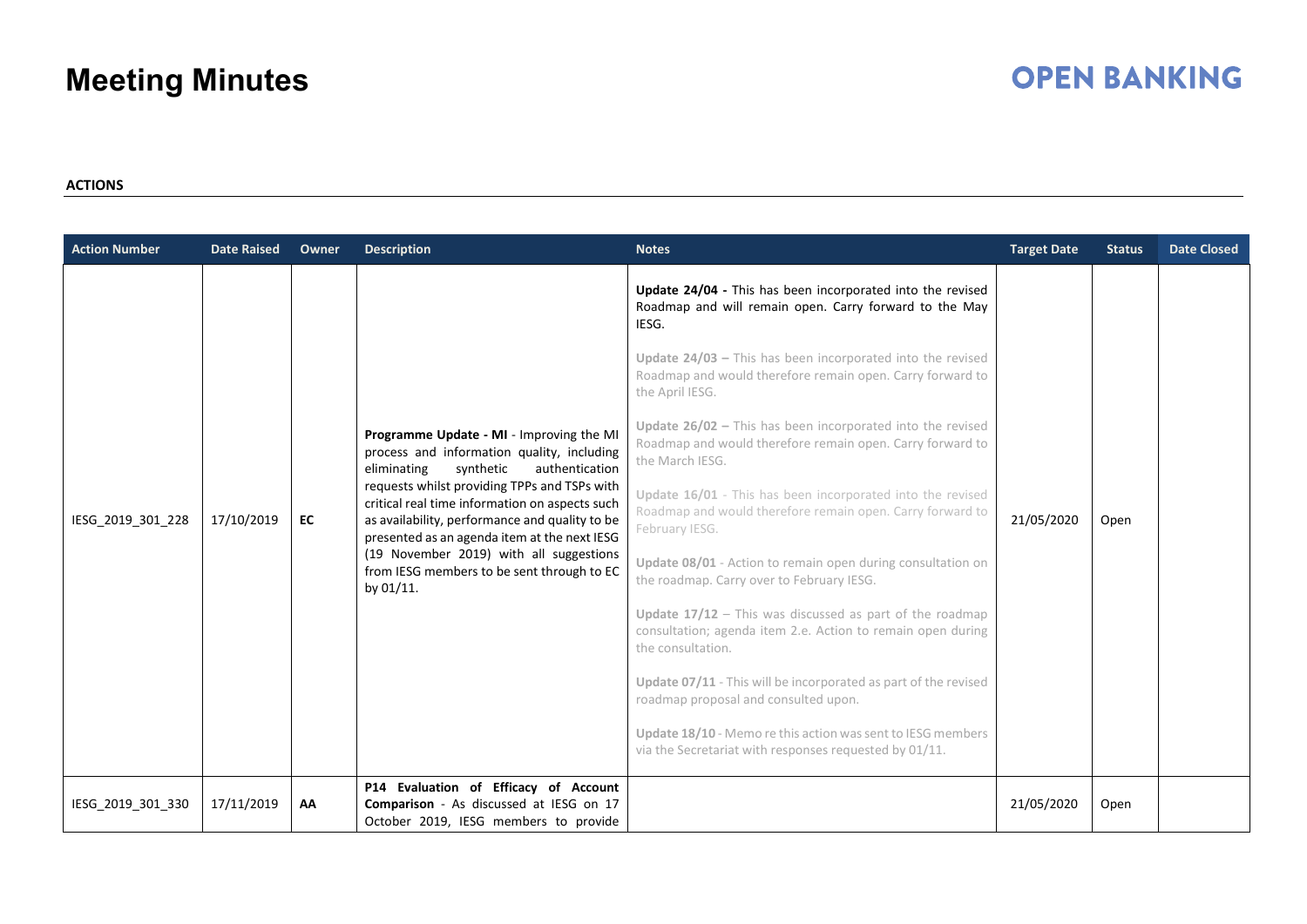|                   |            |    | stakeholder representations to the Trustee,<br>copying in Alan Ainsworth by 25/10.                                                                                                                                                             | Update 24/04 - This has been incorporated into the revised<br>Roadmap and will remain open. Carry forward to the May<br>IESG.                                                                                                                                                                                                                                    |            |        |            |
|-------------------|------------|----|------------------------------------------------------------------------------------------------------------------------------------------------------------------------------------------------------------------------------------------------|------------------------------------------------------------------------------------------------------------------------------------------------------------------------------------------------------------------------------------------------------------------------------------------------------------------------------------------------------------------|------------|--------|------------|
|                   |            |    |                                                                                                                                                                                                                                                | Update $24/03$ – This has been incorporated into the revised<br>Roadmap and would therefore remain open. Carry forward to<br>the April IESG.                                                                                                                                                                                                                     |            |        |            |
|                   |            |    |                                                                                                                                                                                                                                                | Update $26/02$ – This is awaiting completion of the Roadmap<br>consultation to proceed. Carry forward to the March IESG.                                                                                                                                                                                                                                         |            |        |            |
|                   |            |    |                                                                                                                                                                                                                                                | Update 08/01 - Awaiting completion of roadmap consultation<br>to proceed. Carry forward to February IESG.                                                                                                                                                                                                                                                        |            |        |            |
|                   |            |    |                                                                                                                                                                                                                                                | Update 17/12 - IG stated that a letter has been prepared by<br>the OBIE team, but discussions were being finalised and this<br>would therefore be carried forward to the IESG meeting on 16<br>January 2020. Carry forward.                                                                                                                                      |            |        |            |
|                   |            |    |                                                                                                                                                                                                                                                | Update $19/11$ - At the November IESG, AA stated that four<br>representations have been thus far received and there appears<br>to be a level of consistency to these representations, there<br>would be an update at the next IESG of 17 December 2019.<br>Although the deadline for representations was 25 October<br>2019, late submissions would be accepted. |            |        |            |
|                   |            |    |                                                                                                                                                                                                                                                | Update 11/11 - Review of the stakeholder representations is<br>in progress. Carry forward to the December IESG.                                                                                                                                                                                                                                                  |            |        |            |
| IESG_2020_301_446 | 24/03/2020 | EC | Programme Update -<br>a. OBIE to continue to support TPPs and<br>ASPSPs on the migration (at least for another<br>month);<br>b. a further update (despite being beyond the<br>deadline) to be presented at that next IESG<br>on 29 April 2020; | Update 29/04 - Closure agreed.<br>Update 24/04 - This is an agenda item in the pack. Action<br>complete. Propose to close.                                                                                                                                                                                                                                       | 29/04/2020 | Closed | 29/04/2020 |
|                   |            |    | c. With regards to small businesses, reach out<br>to SAGE, Intuit, Xero.                                                                                                                                                                       |                                                                                                                                                                                                                                                                                                                                                                  |            |        |            |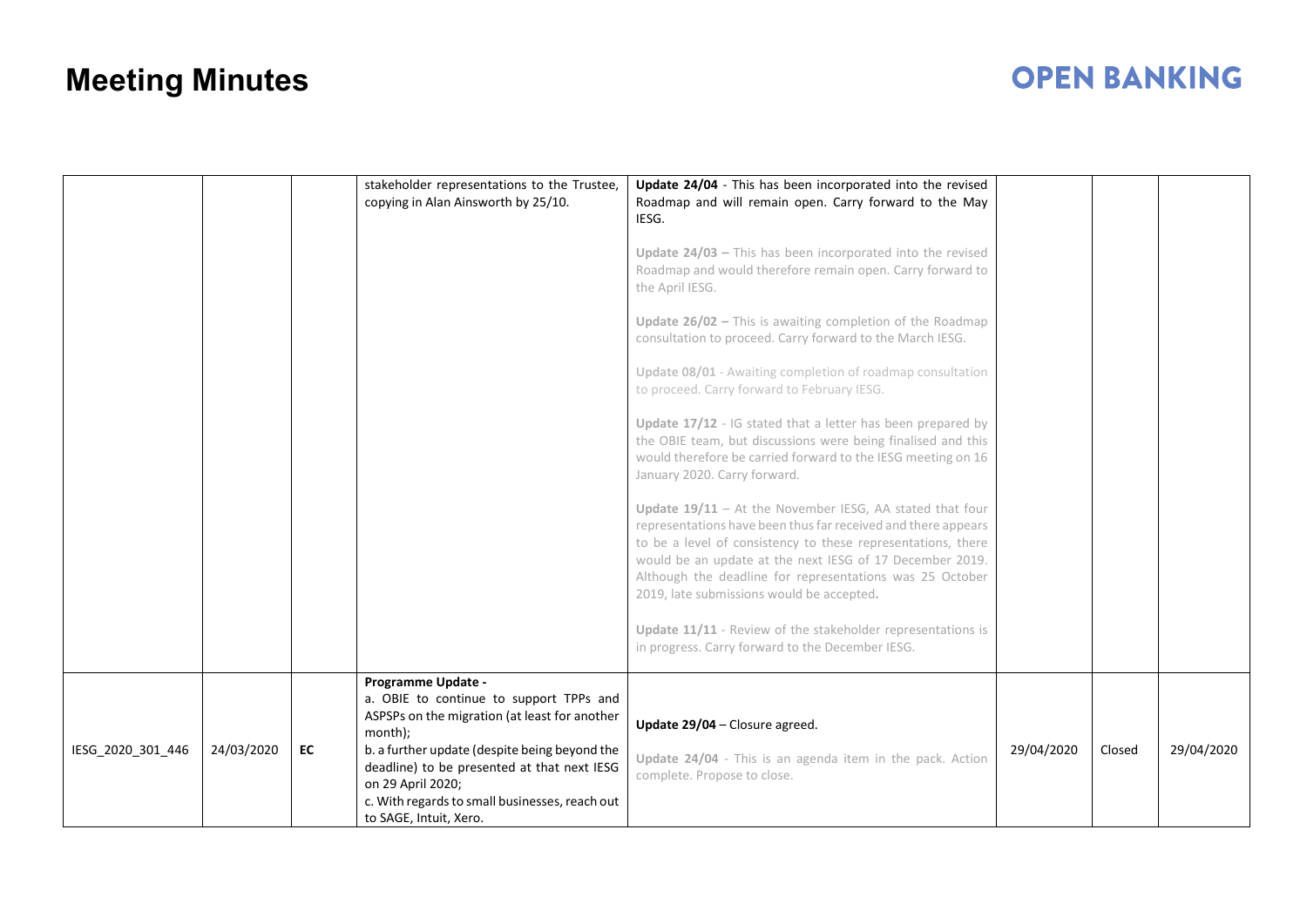| IESG_2020_301_447 | 24/03/2020 | AA | Proposal for Consumer Risk Monitoring for<br>Open Banking - Nominations to create an<br>end user committee to agree terms of<br>reference and an initial view for escalation to<br>IESG has been requested. AA to put forward<br>all IESG member or deputies and set up a<br>kick-off meeting ahead of the next IESG on<br>29/04. | Update 29/04 - Closure agreed.<br>Update 24/04 - The first End User Risk Committee (EURC)<br>meeting has been scheduled for 28/04. Verbal update to be<br>provided at IESG on 298/04. Propose to close. | 29/04/2020 | Closed | 29/04/2020 |
|-------------------|------------|----|-----------------------------------------------------------------------------------------------------------------------------------------------------------------------------------------------------------------------------------------------------------------------------------------------------------------------------------|---------------------------------------------------------------------------------------------------------------------------------------------------------------------------------------------------------|------------|--------|------------|
| IESG_2020_301_448 | 24/03/2020 | GL | Update on Roadmap - GL to write to BR on<br>proposal regarding the Roadmap.                                                                                                                                                                                                                                                       | Update 29/04 - Closure agreed.<br>Update 24/04 - SC confirmed with GL that this was done.<br>Action complete. Propose to close.                                                                         | 29/04/2020 | Closed | 29/04/2020 |
| IESG 2020 301 449 | 24/03/2020 | AA | Open Banking helping the Covid-19<br>situation - The OBIE to aggregate innovative<br>developments enabled by the Open Banking<br>that can help the Covid-19 crisis and recovery<br>phase.                                                                                                                                         | Update $29/04$ – Closure agreed.<br>Update 24/04 - AA/FR meeting held on 21/04. This will be<br>approached one topic at a time starting with the issue of<br>availability of balance. Propose to close. | 29/04/2020 | Closed | 29/04/2020 |
| IESG_2020_301_450 | 24/03/2020 | AA | Policy Points - FR / AA / IG to pick up on the<br>policy point and possibly get people together<br>to discuss.                                                                                                                                                                                                                    | Update $29/04$ – Closure agreed.<br>Update 24/04 - AA/FR meeting held on 21/04. This will be<br>approached one topic at a time starting with the issue of<br>availability of balance. Propose to close. | 29/04/2020 | Closed | 29/04/2020 |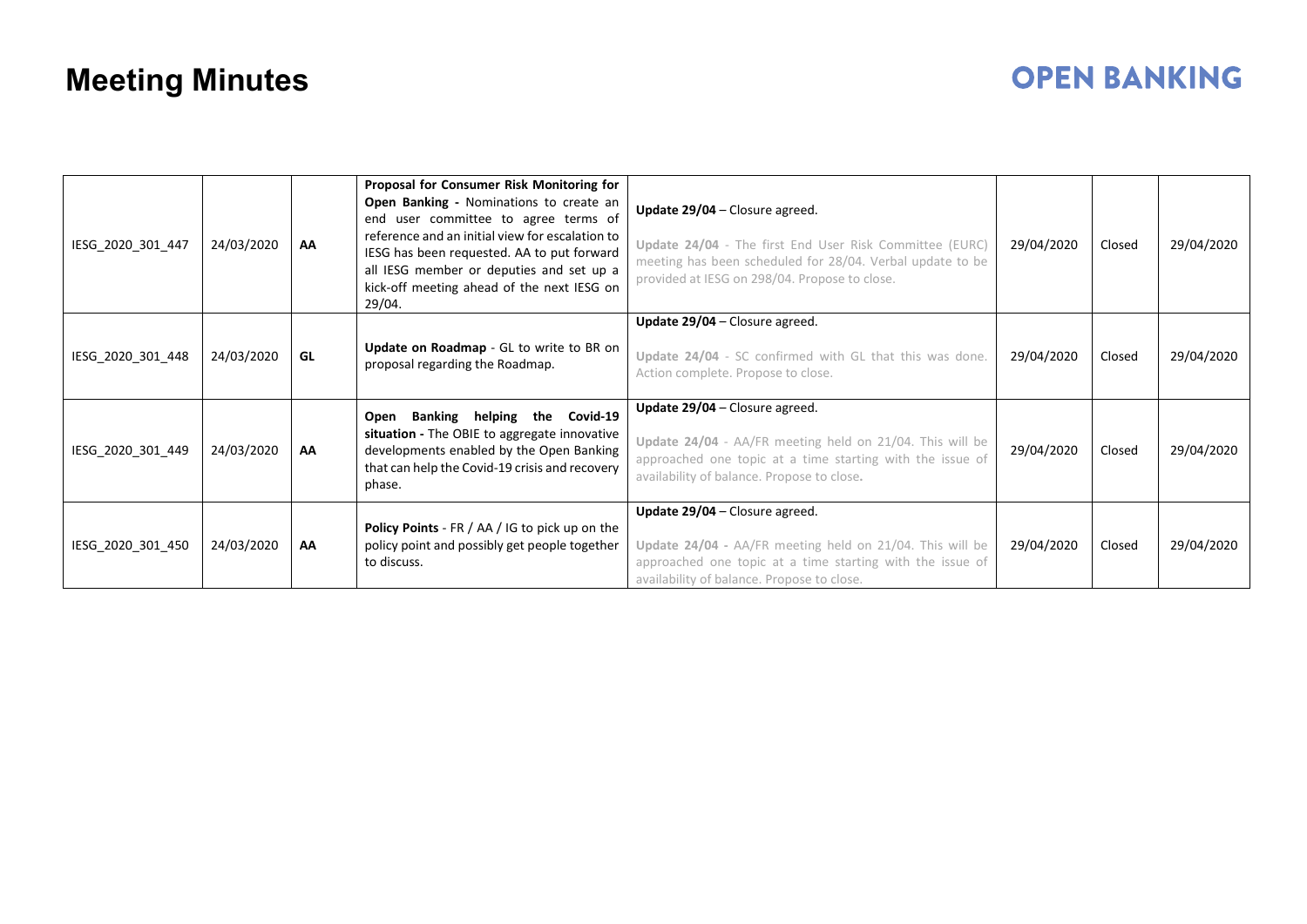## **OPEN BANKING**

#### **1.c PROGRAMME UPDATE**

- *1.c.i OBIE STATUS REPORT*
- 1.12. **IG** introduced the programme update on slide 29 and asked **EC** to provide high level comments after which IESG members would be invited to contribute by way of questions and clarifications.
- 1.13. **EC** explained that the OBIE status report is not dissimilar to the previous month (March 2020); it is still reporting Amber due to the pending final publication of the Roadmap. **EC** explained that since the last IESG, some of the CMA9 have achieved functional conformance, whilst others are just awaiting completion of the certification process. **EC** remarked that this is an improvement. On NESTA, **EC** informed IESG members that since the production of this slide, finalists have been concluded (**EC** requested confidentiality as they are not aware yet). **EC** added that the judging phase and some of the marketing activities planned will be moved to later in 2020 to enable consumers and finalists to be in a better position considering the crisis. **EC** explained that there are no additional costs and it is within the current expenditure. On the dependencies, **EC** explained that letters regarding process and information requests will be issued as part of the Performance Improvement Plans from the Office of the Trustee.
- 1.14. In terms of the note on the Customer Evaluation Framework (CEF), **FR** was unclear as to why it requires a refresh or further consultation. **FR** stated that the team created a working group (including some of the CMA9, TPPs and consumer organisations) to support the development of the CEF which went for consultation before Christmas of 2019 and received limited feedback. **FR** stated that this has led to a paper to consider next steps and was keen not to lose momentum; the status is revised to show what is happening within Open Banking as there are blockers, but progress has been made.
- 1.15. **IG** asked **EC** or **AA** to comment, adding that the CMA's decision notes on scope will be discussed as part of agenda item 2.e.
- 1.16. **AA** explained that **FR'**s positioning is right, as there is a useable framework; the next action is to ensure that this can be moved to BAU and then work can begin on populating the framework. **AA** added that there are not many additional signs offs to go through, but there is a need to ensure that everyone is comfortable so that this can move forward quickly.
- 1.17. **MC** asked if the headline in the detail of COP phase 2 could be expanded upon in terms of scope, forward planning and timing. **MC** noted ambiguity around what needs to be implemented and when.
- 1.18. **GL** could not find the piece of the update that dealt with the security profile testing and wanted to know if this had been rolled into functional testing. Additionally, with regards to DMS, **GL** asked for an update, stating that discussions have happened intermittently, however, it is not clear from the CMA9 what the positioning is and whether it is still live.
- 1.19. With regards to the security profile, **EC** stated that this is not reported specifically, but the position of the CMA9 could be included in future reports. **EC** added that a few of the CMA9 are progressing with FAPI certifications in addition to the OB certifications that were achieved some time ago. To re-emphasise to everyone, **EC** explained that the current status is always available through confluence and the Open Banking sites; information about both CMA9 and non-CMA9 is public and available.

#### *ACTION – IESG\_2020\_301\_451 - Programme Update – OBIE Status Report – security profile testing to be included as part of the programme update going forward. Due date – 21 May 2020*

1.20. With regards to DMS, **EC** explained that there are ongoing discussions with many firms to introduce the DMS solution and those involved in the VRP sandbox are live on the solution whilst others are going through various aspects as they start to contract and pick up licenses. As a project, **EC** stated that it is concluded and now includes more of the BAU activity of picking up participants and communicating within the overall network.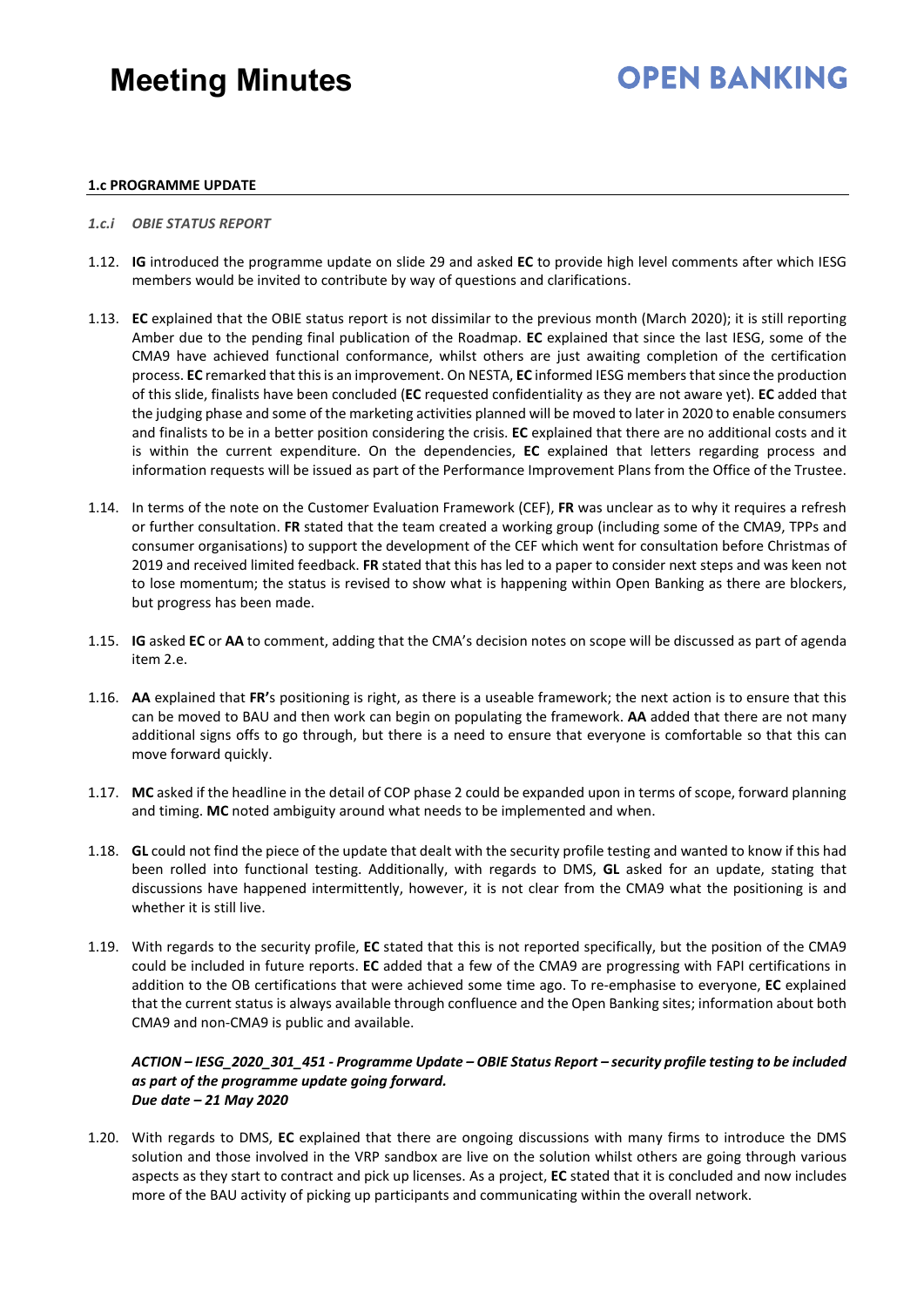# **OPEN BANKING**

- 1.21. With regards to COP phase 2, **EC** explained that the scope of work for the OBIE (as opposed to Pay.UK) is to make some changes to the technical directory which enables the COP roles to be introduced in isolation and transition anybody using COP phase 1 capabilities to that solution. **EC** stated that the exact timing of that will be dependent on Pay.UK's plans with the directed 6, including any other participants that pick this up. **EC** added that OBIE will lay the foundations and the capabilities will be within the technical directory itself; upgrades are more than 75% complete and final activities pre-deployment activities are underway. **EC** explained that the second part of the COP phase 2 is in relation to CRM / Salesforce and enabling Pay.UK to authorise COP phase 2 participants who have signed terms and conditions.
- 1.22. To reiterate understanding, **MC** wanted confirmation that this is about putting the technical foundations in for different role types and allowing Pay.UK to onboard future participants beyond the 6; it is not yet considering any further functional scope for account and matching services that may not materialise downstream. **EC** confirmed, but added that the underlying changes to the directory will enable that and the changes that are being introduced are future proof.
- 1.23. **GL** asked if conformance testing can be measured and supplied in the pack going forward.
- 1.24. On DMS**, GL** explained that the project may be delivering, but not to the right target. **GL** wanted to know if the process set out has been met, adding that as a FinTech representative, he remains unconvinced that it is fit for purpose.
- 1.25. **IG** stated that he would think about putting an update on DMS as an agenda item at the next IESG on 21 May 2020 to see if some of these issues can be addressed. **GL** explained that the requirement under the Order is to develop a system of customer redress, DMS is part of that but because it does not do a wide array of things, nobody is paying any attention. **IG** stated that it was worth pulling some materials together to consider the issues.

*ACTION – IESG\_2020\_301\_452 - Programme Update – OBIE Status Report – DMS - IG / EC to consider including an update on DMS in the agenda for the May IESG. Due date – 21 May 2020* 

#### *1.c.ii CMA9 STATUS REPORT*

- 1.26. **IG** moved on to slide 30, reminding IESG members that this containsrepresentations from the CMA9. **IG** also stated that in many respects (especially with regards to the RAG statuses), a lot of things will become clearer upon the publication of the Roadmap. **IG** invited **EC** to give a high-level overview.
- 1.27. **EC** validated **IG**'s comments about the RAG statuses, adding that this is also owing to the current crisis. **EC** pointed out that inspite of the change freeze, there has been progress with Cater Allen (Santander) - their managed roll out for AIS services is now available to TPPs, though PIS remains outstanding and is next on the agenda. **EC** stated that that not all customers have moved on to the new platforms due to the Covid19 impact.
- 1.28. **IG** opened the floor to comments, there were none. **IG** commented that this slide is still a work in progress and once the Roadmap is agreed and published, **EC** and the CMA9 will review the RAG statuses against that timeline. For the next IESG, **IG** thought that the content would be more robust.

#### *1.c.iii KEY PERFORMANCE INDICATORS (KPI's)*

1.29. **IG** moved on to the KPI's, stating that in terms of the volumes of API calls, the trends seem to be encouraging and seem to be moving in the right direction at an aggregate level.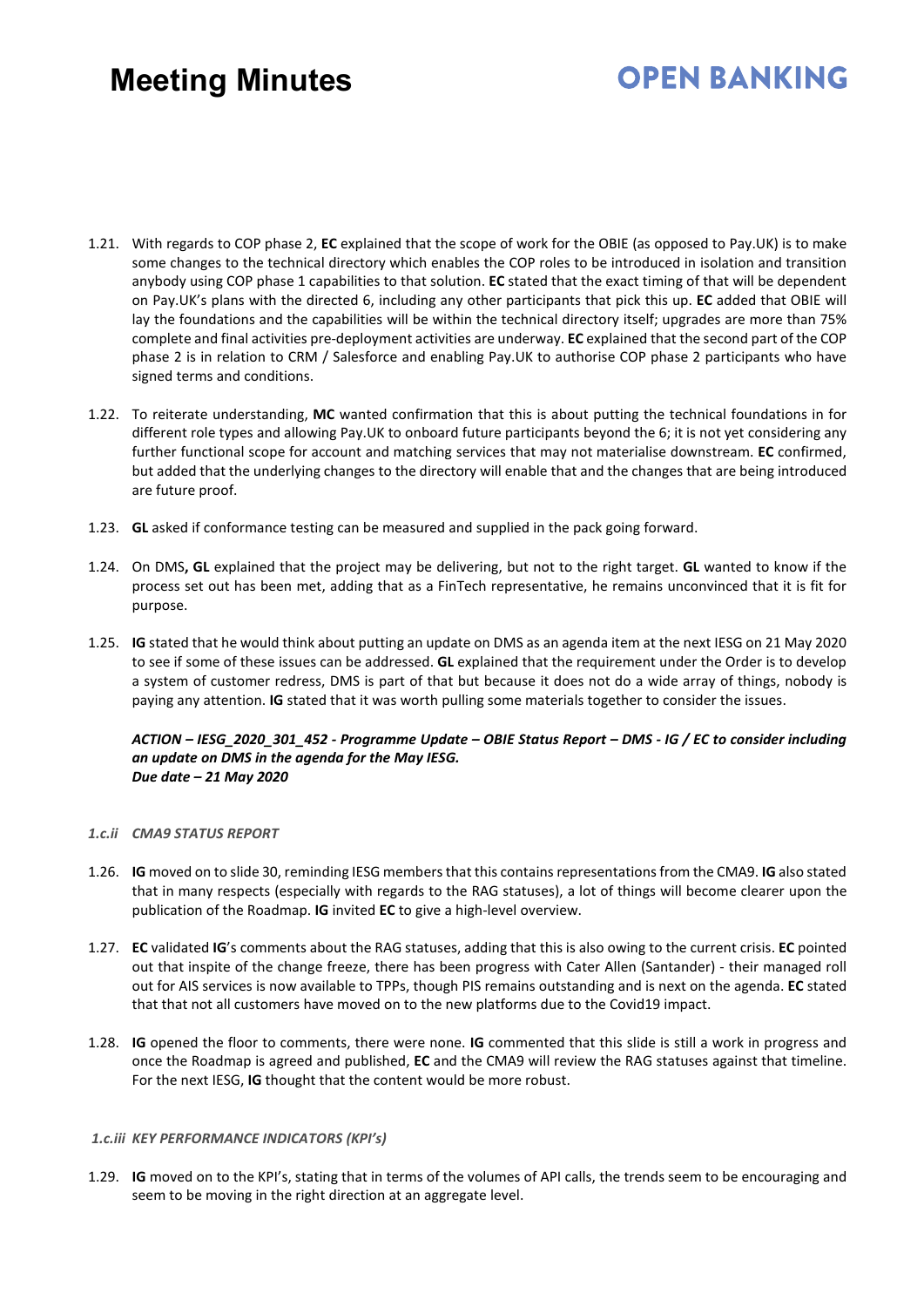- 1.30. **EC** stated the successful API calls have increased and if compared to before the lockdown commenced, they were increasing at a good trajectory, naturally, the volume increase slowed down, hence the meteoric ongoing successful increase in API rates might decrease.
- 1.31. **CA** stated that in terms of growth, Barclays noted a growth in screen scraping which has reflected in the API volumes; additionally, there are changes to pagination which means that API calls per customer will reduce even though the data being shared is the same. **CA** concluded that there is an expected reduction in API calls, but not a reduction in customers.
- 1.32. **EC** took **CA**'s point stating that this will be reflected more in agenda item 2.a *Screen Scraping and SME impact on transition to APIs,* which will show that the take up is almost complete. **EC** stated that the growth in the short term will be dampened through the crisis, however with some of the propositions (such as NESTA finalist), there is growth potential coming through in their projections. In terms of customer numbers, **EC** stated that these are ultimately affected by the crisis, therefore a dampening of the increase will be experienced, however, there is underlying strong growth – the volume of PSUs actively using the solutions is north of 1.5million but this might be dampened over the next month or two.
- 1.33. **GL** stated that he was seeing a different picture, adding that there are several new propositions that have come to the market and as new services are being monitored, there is a flush of excitement about the potential that they will demonstrate some growth. On the other hand, **GL** thought that the 90-day re-authorisation is like trying to fill a leaking bucket as many of the firms that are trying to transition from screen scraping have only managed to transition a lower percentage and attrition rates are around 40 – 50%. **GL** added that this includes the people who come back between 90 and 180 days to re-authenticate. **GL** added that there is also a group within this cohort that cannot reconnect for technical issues. **GL** reiterated widespread discussions within TPP communities on how to sustain their business, with a CEO having to consider returning capital to shareholders, adding that the rate of attrition affecting them is running through the system. From an AIS perspective, **GL** stated that it is pointless to try and build a business in the current environment.
- 1.34. **IG** stated that **GL** has made good representations to the CMA and the Trustee around 90-day re-authorisation and it is being investigated. **IG** explained that the point around the MI that is collected now is that it does not exactly give information about the degree of 90-day re-authorisation and is a standing number of PSUs. **IG** stated that there is some information which can be inferred from this which **EC** has been doing some background work on; however, there are moving parts within the number. **IG** asked **EC** to comment on the gross numbers. **IG** added that it is important to manage the messaging around PSU numbers carefully as there are a lot of nuances around the definition; at this stage, the OBIE is not in a position (especially during the crisis) to report on numbers, albeit it being a good idea to report periodically – not monthly. **IG** reminded IESG members that the last PSU number report was presented at the beginning of the year (2020) and the OBIE and CMA are in discussions about when next to report. **IG** stated that indicatively, the figure is north of 1.5 million, approaching 2 million. **IG** added that **CA** is right about the fact that there are many moving parts to this *– is it because of the crisis period? Is it because of the transition process?* **IG** stated as the answer is not certain, it is a good idea to manage the messaging until it is clearer.
- 1.35. In terms of growth, **IG** turned to **EC** for comments gross vs. net. In terms of PSUs, **EC** stated that the number is approaching 2.5 million but if a PSU uses a service (for example, a lending proposition) which is not an ongoing recurring consent or comes back later with another iteration or another proposition, the impact of that in terms of duplication would not be significant. In terms of re-authentication, the data does not allow drilling into; new PSUs can be identified but in terms of re-authentication drop out, as long lived consents is relative to in-month usage, it is impossible to determine what the headline numbers are on re-authentication on a macro level. **EC** stated that this is being investigated.
- 1.36. For overall closing comments, **EC** stated that although the average API availability was slightly up, some firms were in fact down, but the expectation is that availability through April will be on the upward trajectory largely due to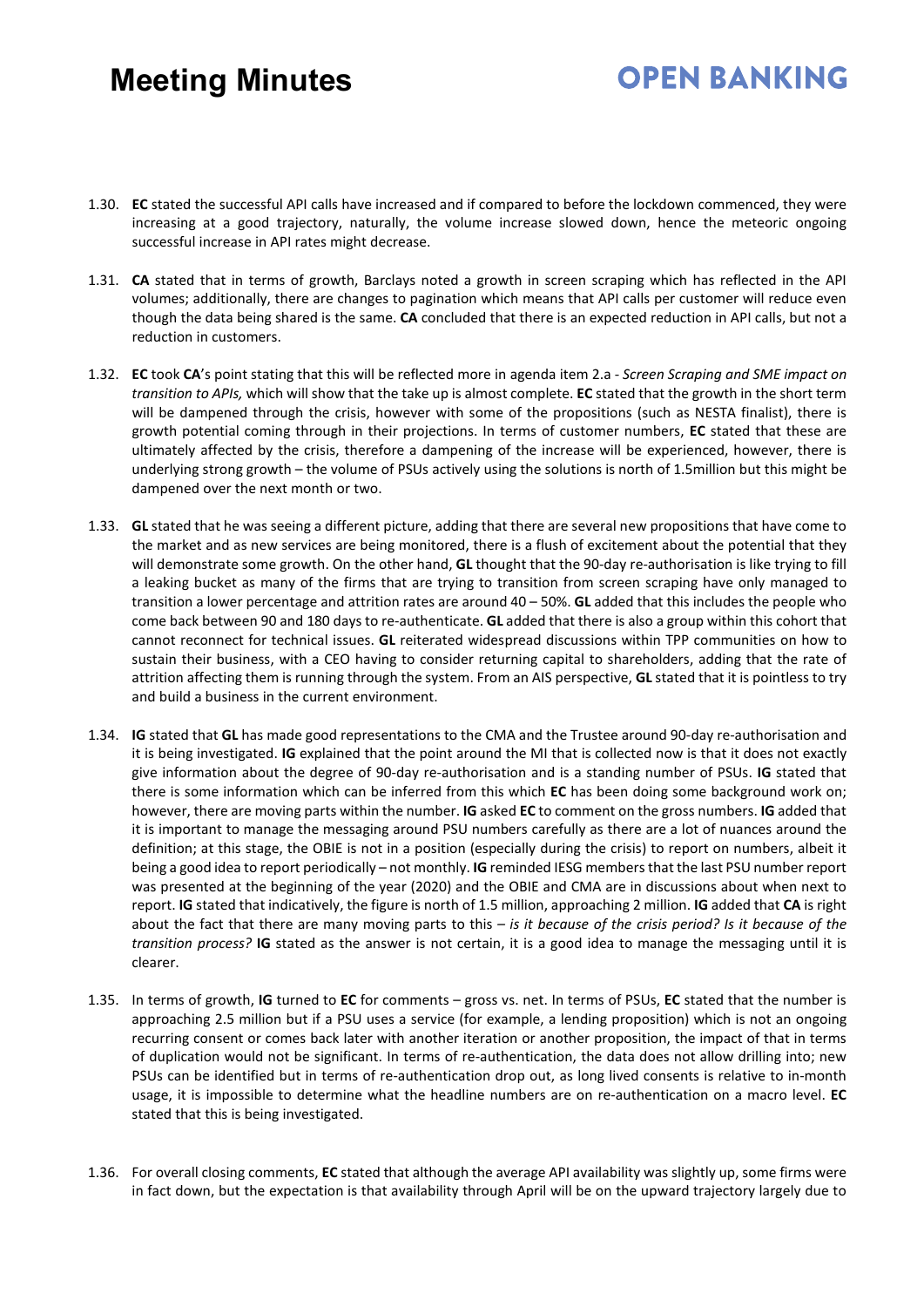### **OPEN BANKING**

the COVID-19 change control environment now in place within the banks. In terms of API response times, this has improved but needs HSBC to focus on M and S and Business brands.

- 1.37. **CA** stated that Barclays availability during March was lower than ideal, adding that for context, this was due to outages across all channels and not just Open Banking – mobile and phone channels. **CA** added that the changes were due to changes required for regulations (High Cost of Credit being the main one). **CA** expected April MI to show that they are back up to 99% as this was a one-off.
- 1.38. **HP** stated that the response time issue was temporary and is being addressed quickly. **HP** explained that for release 4, the new infrastructure stack was brought into live and PSD2 compliance would have been put the live services at risk. **HP** added that HSBC is re-living the 2018 moment where defects in new sets of APIs were being discovered, and as TPPs are adopting the new stacks, the defects are being flushed out. **HP** stated that both defect identification and resolution for March 2020 were the highest recorded so far and HSBC is working to resolve these so that the benefits of the new stack can become obvious.
- 1.39. **IG** commented on the good working relationship within the bilaterals, stating that OBIE will continue to work with HSBC whilst the issues are being dealt with.

#### **2.a IESG SCREEN SCRAPING MIGRATION AND SME IMPACT ON TRANSITION TO APIS**

- 2.1. **IG** introduced this as probably the last update into this pack on the screen scraping migration and SME impact on transition to APIs. **IG** asked **EC** to provide overarching comments and then move on to questions and clarifications.
- 2.2. **EC** explained that across the board, the application of SCA by the CMA9 and non-CMA9 has curtailed some of the previous live market screen scraping activities. **EC** stated that there are only a few TPPs with customers remaining to complete their migration. **EC** added that the overall position is good and in terms of the remaining TPPs, there is only one across most of the CMA9 outstanding.
- 2.3. In wrapping up, **EC** explained that the OBIE team will continue to report to PMG and if IESG members request, the discussions can be continued at IESG. **IG** agreed that this should go to PMG after which a decision can be made on whether this should be brought back to IESG.
- 2.4. **IG** opened the floor to comments; there were none.
- 2.5. With regards to the SME impact on transition to APIs, **EC** explained that the OBIE team did some research reaching out to Cloud Accounting and Lending firms to answer questions around estimating how many SME's are getting service through the Open Banking APIs and to understand whether there were any impediments to growth. **EC** referred to agenda item 2.a.ii which gave a good indication of the feedback from 6 of the firms that responded. **EC** added that this means that north of 400 thousand SMEs have their accounts connected and accessible through Open Banking APIs (around 7.5% of the estimated SME's in the UK today). As soon as the other firms are in, **EC** stated that this should be closer to 10%. With regards to growth, **EC** explained that a few of the firms cited API performance of the bank's APIs (they meant availability and reliability) as a factor that was preventing greater take-up of the API services. **EC** stated that a number are utilising direct data transfer services with the banks directly and with the customers, and so may not move across. **EC** added that there is a general reticence of some TPPs clients to using new technology, but this is not a reflection of Open Banking. **EC** thought that the user pattern of the use cases should be researched and reported on a quarterly basis.
- 2.6. **MCH** went back to items 2.6 and 2.9 of the March minutes to see if it reflects his actual ask, stating that what he is trying to unpick is the extent to which this migration has led to loss or degradation of services as along the way there has been collateral damage. **MCH** stated that this takes the form of a total loss of service or degradation of the service as it leads to information not being current which could affect the businesses significantly. **MCH**'s concern was around using the positive side of this (number of successful migration) for any promotional contexts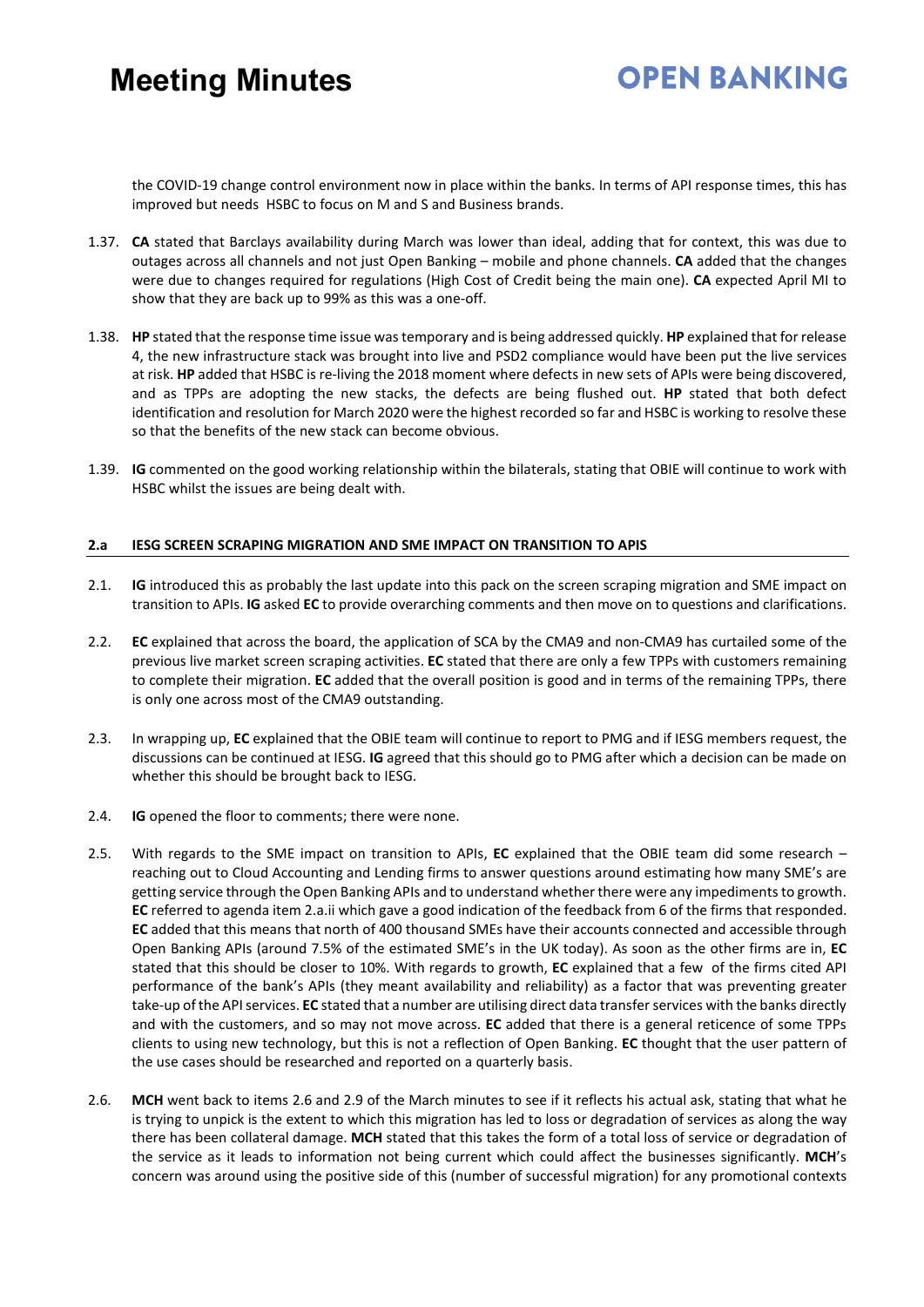# **OPEN BANKING**

when the negative impact is not fully understood. **EC** explained that getting a concrete answer on how they are affected by the connectivity of the bank relative to the crisis now is quite hard.

- 2.7. **MCH** stated that the service providers must know if numbers and service provided are greater or less pre than post screen scraping migration. **MCH** did not think that the agenda item should be closed off yet. **MCH** could not evidence the loss of services but was sure of it. In conclusion, **MCH** wanted OBIE to research more about attrition and degradation.
- 2.8. **IG** asked **EC** if there is any reason why the OBIE team could not ask the broader question the *before* and *after* question. **EC** stated that the question could be asked, however, there may be a reluctance to respond with numbers of customers as the loss may be down to reasons other than APIs.
- 2.9. **GL** informed IESG members that he had been speaking to the accounting platforms once or twice a week since the start of the economic meltdown caused by the pandemic. **GL** stated that he had also been in touch with various businesses about the propensity to use accounting platforms. **GL** added that the SME representatives at the Federation of Small Businesses and Association of Private Businesses think that the penetration of cloud-based accounting platforms serviced by Open Banking is a lot higher than the figures that is being presented due to dormancy within the 5.6 million. **GL** stated that clients connected to Open Banking would be shy of 2 million SMEs in terms of cloud-based accountancy firms, some of which are companies and others are sole traders; this creates challenges in creating clear metrics. In terms of the ability to sustain through the crisis, **GL** stated that within some small businesses, there is an account owner (owner director) who has ownership of the accounts but a bookkeeper who has access to the accounting files so in updating, it is a struggle. **GL** also stated that people involved in the finance function are being furloughed and the ability to prepare applications for CBILS has been hindered by lack of resources. **GL** explained that there is a raft of issues affecting this; some are related to the technical issues of transition and others are sustaining the connections with 90 day and onboarding. **GL** added that the ability to get clarity has been muddied somewhat by the economic crisis that has been unfolding.
- 2.10. **IG** thanked **MCH** and **GL** for their contributions and asked **EC** about coming back with the SME piece by way of quarterly reviews (suggestion). **IG** thought that it would be a good idea for OBIE to get together to determine the best way to bring this back to this forum. **IG** thought the commentary was valid, especially about talking up the benefits of Open Banking only for it to backfire.
- 2.11. **EC** clarified that he was never proposing to publicise these figures. **IG** acknowledged the risk and proposed to understand the full picture, stating that clarity would be provided in due course.
- 2.12. **IG** addressed **FR**'s question *Do we have a breakdown of connections / PSUs comparing migrations / firms that were grandfathered in and new providers?* **IG** stated that the simple answer is *no*, adding that a lot of effort around the migration piece has been due to the good will of participants; the Order does not require or mandate this information.

#### **ACTION – Screen Scraping Migration and SME impact on Transition to APIs**

- **i.** *OBIE to reach out to Service Providers to determine attrition and degradation of service as an impact of the transition to APIs*
- **ii.** *In terms of continuing to report on SME impact on Transition to APIs, OBIE to discuss and determine the appropriate frequency for presenting updates back to IESG. Due date – 21 May 2020*

#### **2.b COVID-19 ACTION PLAN**

2.13. **IG** introduced this paper, which stemmed from ecosystem participants thinking that perhaps they could use Open Banking to mitigate the crisis. **AA** referred IESG members to slide 66, which brings to life the campaign, the power of the network.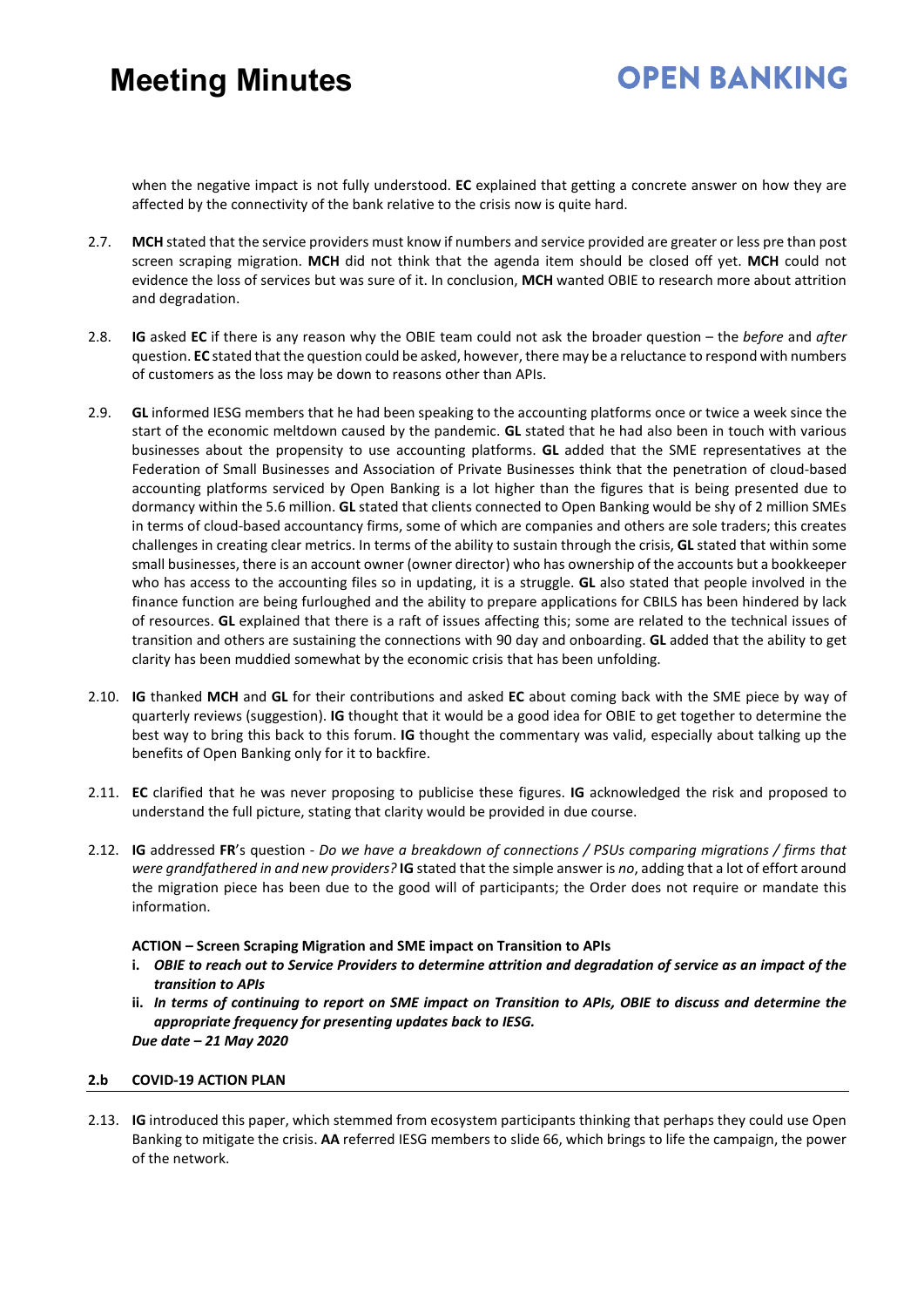# **OPEN BANKING**

- 2.14. **AA** explained that as the crisis evolved towards the end of March 2020, it became apparent that there were stories of Open Banking participants and their ability to make an impact or difference, accessing government schemes or working with banks and separately to help individuals / small businesses. **AA** stated that all these have been brought together to create the three C's campaign - **Compile :: Connect :: Catalyse**
- 2.15. **AA** stated that compiling was a relatively easy task because either the ecosystem participants informed Open Banking or Open Banking picked up stories on LinkedIn resulting in some good use cases and ideas; the power of the network shines light on this. **AA** stated that this as explained to members of the select committee, HMT, government departments, this could help to bring some of these organisations (FinTech's and TPPs) together to bring about more change. **AA** explained further that the challenge is not to overstate what the ecosystem can do, but to accurately state where it can make a difference and where there may be something the government can change to enable that difference to benefit the economy. **AA** stated that this is the reason why Open Banking is ensuring that participants are not exaggerating what they can do. **AA** explained that Open Banking is spending time trying to get underneath the skin of some of the press releases, so that what the public hears is grounded in evidence and facts. **AA** concluded by stating that the intent is to concentrate on a small number of use cases as opposed to the large number on the presentation deck.
- 2.16. **IG** stated that the extent of work being done by the OBIE is limited and there are no technical resources allocated to this; the phone rings and because many of the TPPs come to OBIE to amplify what they are doing, the OBIE makes a note of the information.
- 2.17. **MCH** stated that they are keen to talk about CIBILs representation; SME representations are indicating that there is an emergence of people approaching as brokers to get money and charging a fee (like the PPI schemes). **MCH** stated that there is a need to have a verification process to ensure that Open Banking does not unintentionally endorse unlawful behaviour.
- 2.18. **AA** agreed with **MCH** and hoped that in his in initial comments, his explanation was clear OBIE is adopting a clear approach as the intent is not to bother the government with things that cannot be delivered so if OBIE suggests anything to the government it has to stand up to scrutiny and integrity.
- 2.19. **IG** added that the entities that OBIE are dealing with are authorised, therefore, this provides some comfort, but the effort and appetite is not present to diligence any of this. **IG** stated that it will be put on a list that is publicised on social media and does not extend beyond the ecosystem and is primarily for the government.
- 2.20. **CN** thought it would be helpful to pick up on a couple of the points, explaining that the government policies are being made in unprecedented times so the right people who are thinking about things like CBILs and self-employed support and there is a role for Open Banking. **CN** explained that the priority is delivering solutions as efficiently and quickly as possible. From an HMT point of view, **CN** pointed out two things:

2.20.1. How the current schemes that have been announced is working – the main one being CBILs. It is also about understanding how alternative providers are accessing the process being run by the British banks. **CN** stated that once there is evidence and feedback on how the process can be improved, this can be fed to the decisionmaking process and wider making decision policies. **CN** added that it would be good to understand from firms if there are things HMT should be aware of.

2.20.2. HMT want to make sure that the UK Open Banking ecosystem and its value is recognised. **CN** stated that it would be useful to understand how solutions will be delivered and whether there is a role for government in there. **CN** said it would be good to understand if there are tweaks that can be made to things that are lacking.

- 2.21. **IG** stated that the point around the ask is crystal clear. **IG** added that this is very much based on TPPs and what they are doing; some answer to government and others answer to ASPSPs. **IG** asked **AA** to think about providing insight on if there is a role for banks and whether they can contribute in any way.
- 2.22. **FR** reported back to IESG members that there was a consumer forum looking at the impact of Covid19 and there was some useful insight provided by different participant. **FR** stated that they heard from TPPs and some of the initiatives they have underway. **FR** thought it would be good to share a few insights to bring people up to date on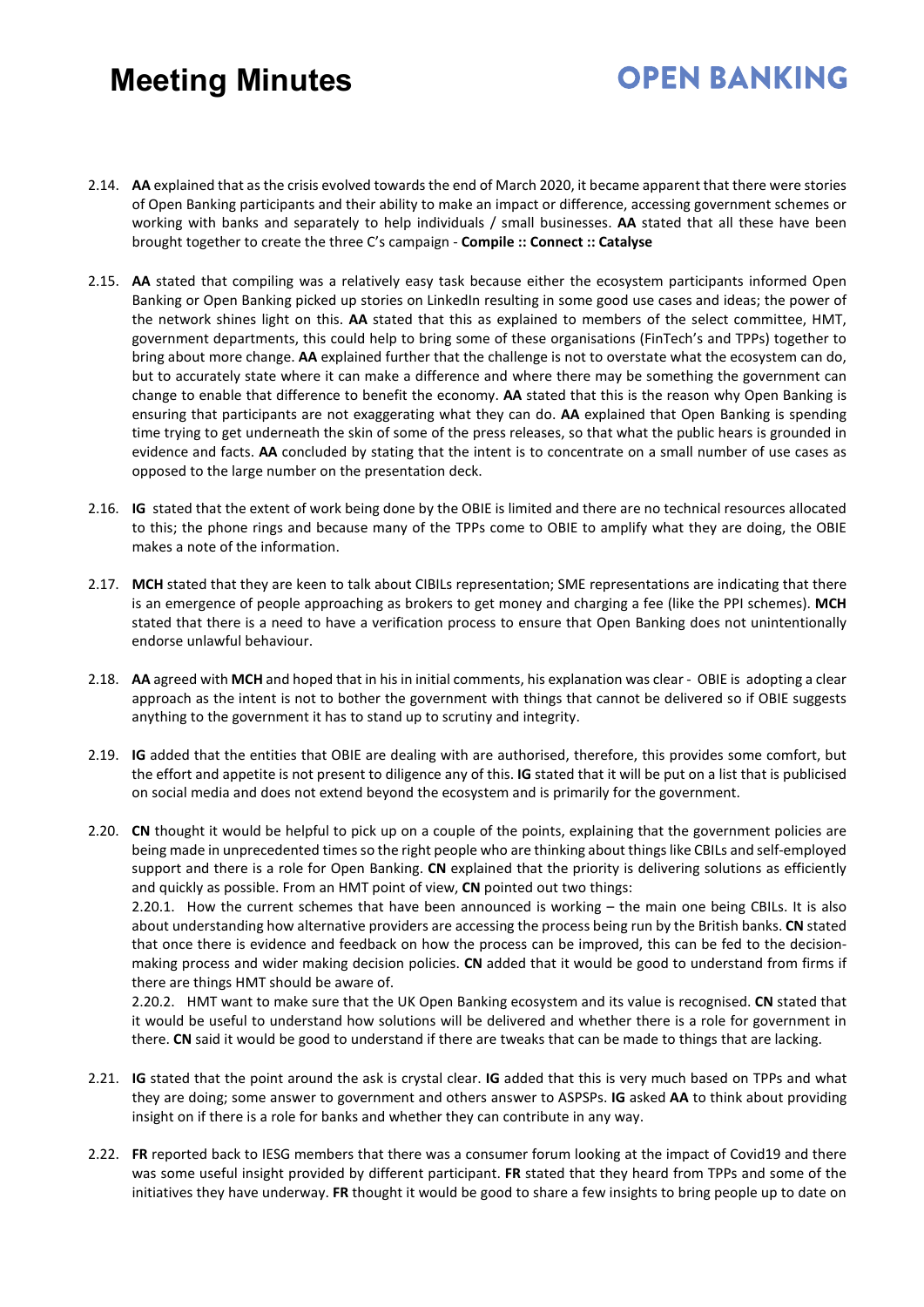### **OPEN BANKING**

things that have been circulating. **FR** thought IESG members would not be surprised to hear that low wage earners are disproportionately affected – self-employed and women. **FR** added that there is an ONS survey that indicates that 30% of people said their finance has been affected and 63% said that their wellbeing was affected. **FR** stated that for those talking about financial and economic impact, 32% were currently using savings to cover living costs, 22% were struggling to pay bills. **FR** stated that the research done last year (Consumer Priorities for Open Banking 2019)showed that 18% of people were already on the edge, therefore this is having a significant impact. **FR** advised further that the key areas of impact are people living in rented accommodation and people who are self-employed. **FR** added that for people who are furloughed and others, there is a struggle to understand the position with regards to payment freeze options, debt and getting help. **FR** added that some people are not getting access to the help they need – DWP is overwhelmed. In terms of being able to get through to creditors, **FR** stated that there is anxiety and concern. **FR** added that people are welcoming of the government support, but the time gap with when that help comes is a burden for people whose lives have fallen apart. **FR** concluded by informing IESG members of a conversation with someone who works in disaster recovery, stating that the key thing is that people who are most vulnerable are least likely to be heard. **FR** stated that this is something to bear in mind in terms of articulating responses.

- 2.23. **FR** informed IESG members that a follow-up on a session they had with a well-known TPP was published on LinkedIn; this attracted a social enterpriser who was interested in the consumer representatives talking about the work they do and upon further investigation, it turned out that they are a third party not providing AIS, relying on the service of TPPs and not an agent. **FR** stated that a lot of people are using Open Banking services are not seen as they are not agents, but the positive from this is that Open Banking will be shining a spotlight on some of the social enterprises and charities that are using Open Banking who do not hit the radar. **FR** recognised that there are negatives where people are using credit brokers that charge a fee and take their data at the same time. **FR** thought that there was a question of how to map the broader ecosystem and work with the TPPs to understand how the data is being used by Third Parties Not Providing AIS. **FR** stated that she had talked to **AA** about writing a paper on useful insights to highlight some of the gaps and identify where FinTech's could be providing solutions.
- 2.24. **IG** thought this was a good insight into how consumers are affected during the crisis, with the idea about FinTech's being one that may be worth thinking about. **IG** was sure that more could be done to connect the insight that **FR** and **MCH** have to the FinTech's to direct them to the right places.
- 2.25. **GL** gave an overview of the GOFCoE COVID-19 response. **GL** explained that from March 2020, the GOFCoE team had focused on delivering the Global Economic Observatory, adding that from April 2020, various UK government departments and regulatory authorities had formed a GOFCoE Special Working Group to facilitate the provision to UK government of near real time data insights drawn from the banking and TPP communities. **GL** explained that the initial focus is to help assess solvency risk and funding requirements in the SME market and analyse consumer vulnerability**.**
- 2.26. **GL** explained that in the process of executing this, a common measurement across 30 metrics, 30 rows of data going back 13 weeks to pre-crisis and where available, the same 13 weeks in the previous year will be stitched together to measure things like 30, 60, 90 day overdue accounts, aged creditor and debtor, time to pay suppliers, net cash flow, turn over and whether staff have been furloughed . **GL** stated that many of these firms are have been ingesting data from Open Banking to keep it current, which has been helpful. **GL** stated that a working group was formed, including members from HMT, Bank of England, FCA, BEIS and ICO to help to facilitate the flow of data, the group is currently orchestrating the information shared with government and providing a letter to be used with the FinTech community on supply. **GL** expected this to be available by COB today (29 April 2020). On the consumer side, **GL** stated that the working group is looking at vulnerability – 6 common metrics mostly based on the FCA's measurement of income and expense, but the main things being looked at are: cash at bank, available cash, income – consistency, frequency and source; checking if people have been furloughed and the impact of that; looking at the distribution of debt across credit agreements in force, the distribution to economic needs, wants and savings. In terms of terminology, **GL** explained further that the FCA's more nuanced design looks at essential living and quality of life. **GL** added that there is a cross relationship between SMEs and consumers given the huge number of the population that are employed by SMEs (half the population).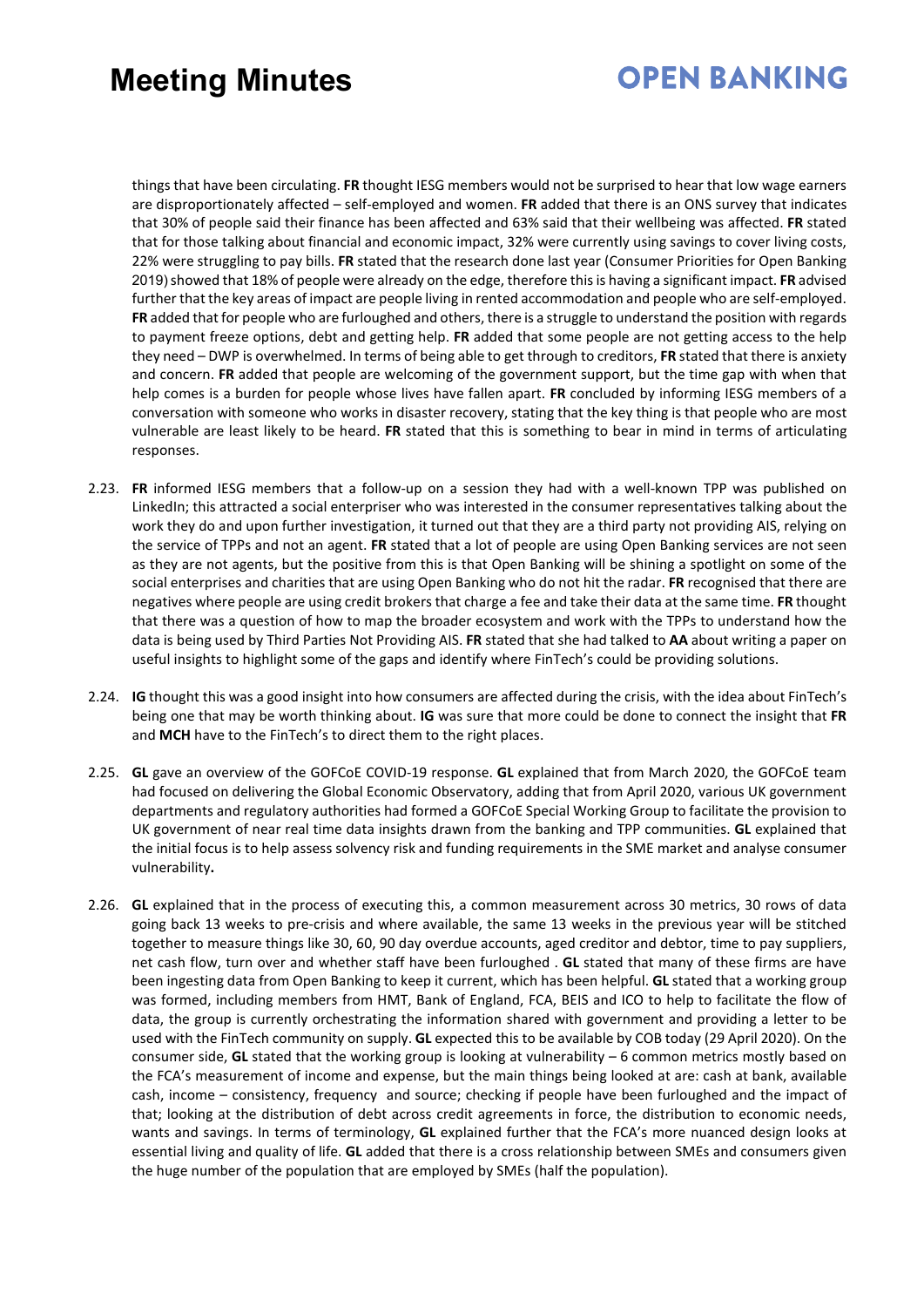2.27. Going back to CBILs, **GL** explained that the key metric being sought is to be able to accurately size the number of firms that would be eligible for the scheme, work out the cash flow and the speed at which entities are running out of money and the other side of this is restoring confidence. **GL** was happy to take questions on that, adding that there are between 30 and 40 companies – banks (ASPSPs) and building societies with the lion share of that being FinTech's connected to Open Banking.

**OPEN BANKING** 

- 2.28. **IG** thanked **GL** for the contribution, stating that there are great strides being made here with clear and succinct asks of government which is why progress is being made.
- 2.29. **MCH** stated that a lot of the points made by **FR** emerged in the Covid19 focused forum were echoed at an SME forum of Wednesday 22 April 2020. **MCH** stated that someone from an SME representative organisation talked about government help and how they were being managed.
	- 2.29.1. Grants this is subject to interaction with government authority.
	- 2.29.2. Furlough early days but so far so good.

2.29.3. CBILs – bad failure and the process is not manageable for small businesses. **MCH** stated that this leads to the unintended consequence of brokers emerging and the behaviour described earlier.

**MCH** stated that he was happy to pick up with HMT and put her in touch with some of the organisations, adding that the way CBILs is structured means there is too much emphasis on who bears the loss – the bank or government, which in turn leads to delay and therefore failure of small businesses who cannot manage in the interim period.

- 2.30. **IG** thanked **MCH** for the contribution, stating that this was good context on some of the challenges being felt by end users.
- 2.31. **AA** wrapped up by firstly advising about the role of banks. **AA** stated that the banks are under immense pressure to deliver many of these government schemes; the government work thus far has been responsive to banks' feedback and to address some of the issues that **MCH** and team have identified. As far as the power of the network has been TPP focussed, **AA** stated that there is scope to add propositions where there is work, either by the banks using Open Banking or the banks working with TPPs to make things easier and get the government schemes to people more quickly to customers and end consumers. **AA** added that anything that the banks can do to shine the light on the power of the network would be helpful. **AA** encouraged banks to come forward as this is about the entire ecosystem and not just third parties working on their own. **AA** stated that some of the things that have been heard from TPPs focus on things like onboarding – with CBILs there are issues around the funnel into banks, disbursement of funds, verification of income, credit assessments, etc. **AA** agreed that this document may not fully shine the light on these.
- 2.32. By way of summing up, **AA** recognised great work had been done so far, including a lot of propositions, referring to **FR**s comments as sobering. **AA** stated that this asks the questions of whether the ecosystem can help to solve these problems. **AA** acknowledged that there is a lot of work to be done to make a difference. **AA** reiterated encouragement for IESG members to reach out to see how the ecosystem can make a difference.
- 2.33. **IG** encouraged **AA** to reach out to the *Fintech for Good* programme being run by Nationwide to avoid duplication of effort if they are doing some work to alleviate the effects of the crisis.

#### *ACTION – IESG\_2020\_301\_453 - Covid19 Action Plan –*

*i. Request from HMT (CN) to understand how the current schemes that have been announced are working, how alternative providers are accessing the schemes run by the banks; to understand how the solutions will be delivered and whether there is a role for the government to play in this, and if so, what? ii. Request from AA to IESG members to feedback in with suggestions / requests. Due date – 21 May 2020*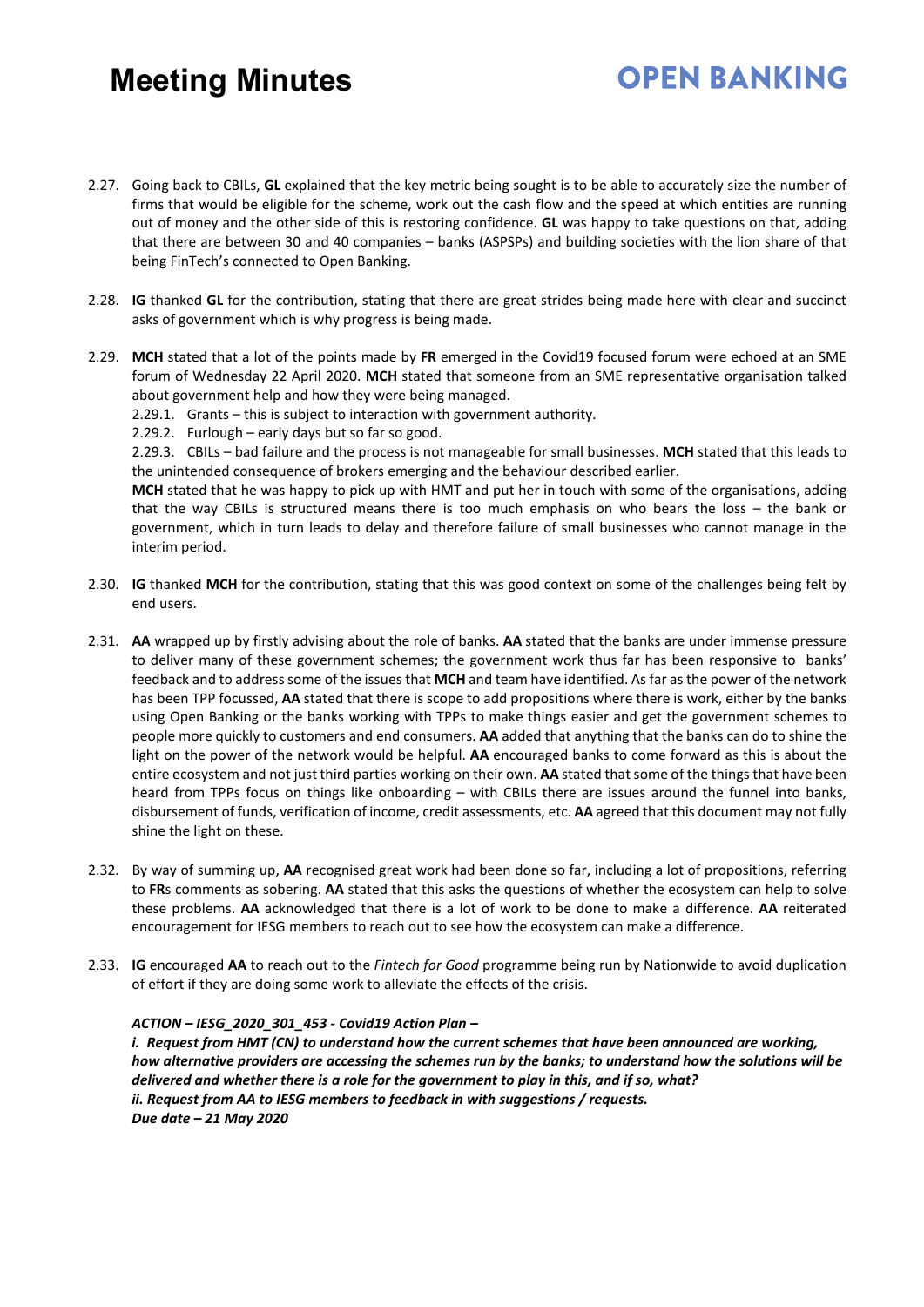# **OPEN BANKING**

#### **2.c PROPOSAL FOR CONSUMER RISK MONITORING FOR OPEN BANKING**

- 2.34. **IG** introduced the agenda item, stating that it is about the End User Risk Committee (EURC) meeting held on 28 April 2020.
- 2.35. **AA** explained that the EURC was responding to several questions on whether there is a risk log of things that are not being delivered for customers as well as Open Banking ought or where there are unintended consequences. **AA** explained that the first meeting was about the process of identifying and logging risks. **AA** explained further that the end result of the processes will be a short report to IESG every month where IESG will be appraised of 2 – 3 material risks which IESG should be discussing.
- 2.36. **AA** advised that the activity of the EURC will be to fine tune the risk log to ensure that there is a collection of material risks that represent a consensual view across the forum.
- 2.37. **AA** advised further of next steps to frame a few questions within the TOR which will button down things like scope, impact, probability and then to create a confluence page so that members can propose risks with as much evidence as possible.
- 2.38. **AA** added that the action is on IESG to nominate individuals from their group to join on an ongoing basis.
- 2.39. **IG** thanked **AA** for the update and asked that the EURC adheres to risk assurance as a subcommittee, adding that this is a good model. **IG** asked for clarification that official membership is still in progress. **AA** confirmed and asked IESG members to volunteer delegates should they feel that they are not best placed to attend.
- 2.40. **FR** stated that there was a good turn out to the meeting which was encouraging. **FR** thanked IESG members for support.
- 2.41. **IG** requested a short verbal update at the next IESG on 21 May 2020, adding that after that, it should become a regular update.

*ACTION – IESG\_2020\_301\_454 - End User Risk Committee – IESG members to nominate members from their respective groups to join the EURC. AA to provide verbal update at the May IESG. Due date – 21 May 2020* 

#### **2.d REVISED ROADMAP – CONSULTATION UPDATE**

- 2.42. **IG** thought this agenda item was a good opportunity to discuss the update on the important notice the decision that was published by the CMA on 07 April 2020. **IG** explained that this talked about the *what* and the *when* of the revised Roadmap, adding that whilst the *when* is an ongoing discussion, the *what* was addressed. **IG** stated that the document was sent round to IESG members with an introductory note from the Trustee to Adam Land of the **CMA**
- 2.43. **IG** paused to remind IESG members that this is an open forum for all to register their points of view and ask questions. Before opening the floor to questions, **IG** handed over to **BR** to discuss the decision document and / or process.
- 2.44. **BR** explained that the CMA published a decision as regards the *what*. Between the Trustee's submission and the CMA taking that decision, **BR** stated that things have changed with Covid19, hence the CMA has asked the Trustee for revised timings for the next stages of the Roadmap. **BR** explained that there have been ongoing discussions with the Trustee over the last several weeks, and although the detail cannot be completely disclosed, **BR** thought it would be helpful to talk about some of the principles that guide the Roadmap, which he described as twofold: 2.44.1. Firstly, considering the current crisis and uncertainty, the CMA opted to have a plan that can be deviated from if required. There will be a plan with extendable timelines because of the Covid19 crisis.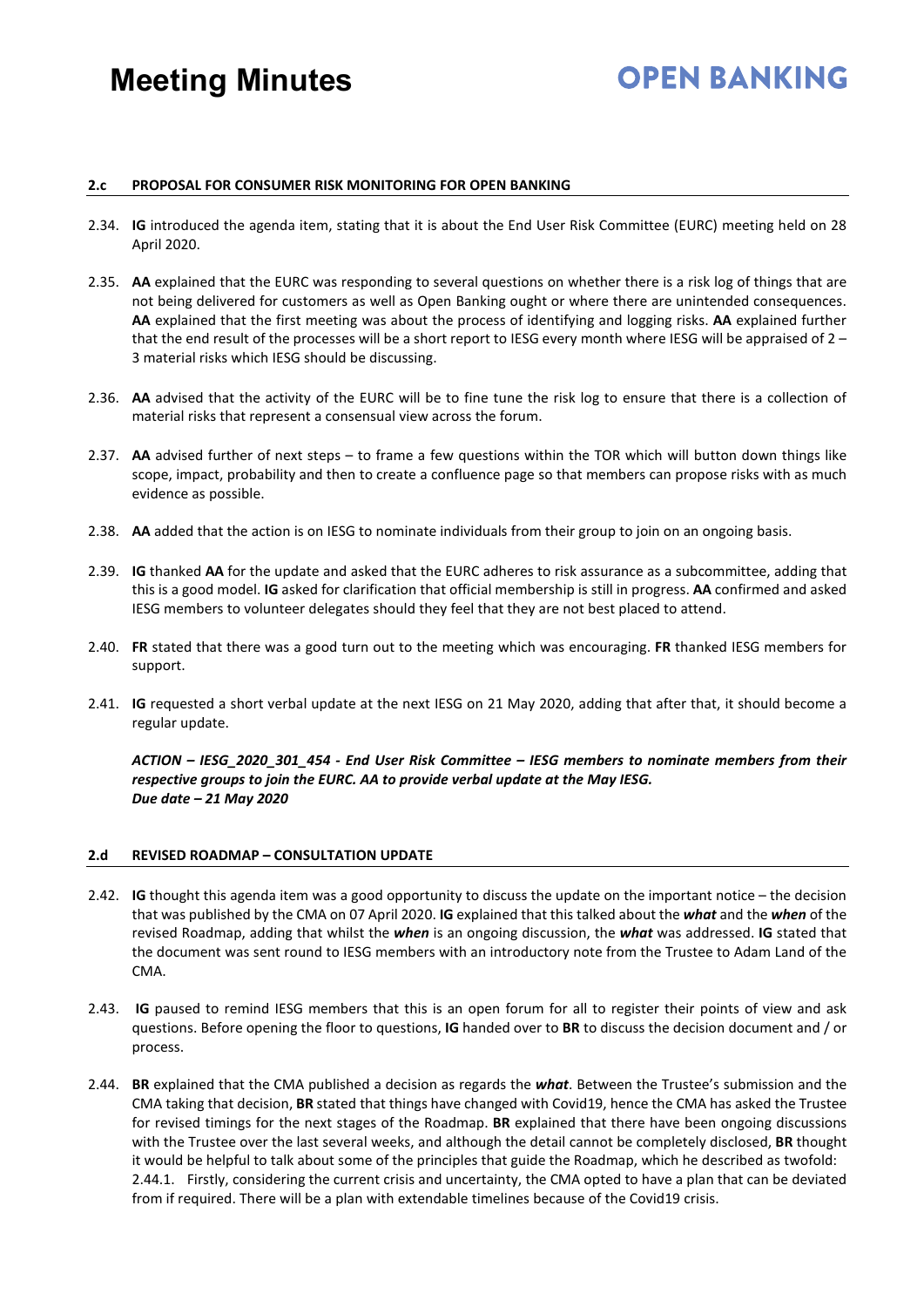### **OPEN BANKING**

2.44.2. The CMA recognise that not all banks will be able to move at the same pace, so consistent with the process thus far, there will be room for banks to defer deadlines if they cannot meet them.

As the crisis period is unknown, **BR** stated that the next three months will be difficult, so when the plan is shared, it will detail the period of maximum impact (the working hypothesis is end of June). There will be a period where more flexibility will be required and the CMA is assuming that challenges on the bank will be the greatest, therefore during that period, no new implementations will be requested and for existing implementations, there will be room for deferment.

- 2.45. **BR** stated that this will be published in a matter of days, apologising for the delay. **BR** mentioned a question raised by **PM** about the consultation over the timetable, stating that the CMA is not intending to run a full consultation process at this stage as there were a lot of consultations with extended timings. **BR** explained that the CMA is intending to conduct a status review not sooner than 3 months after the document is published - this goes up to 07 July 2020.
- 2.46. **IG** opened the floor for comments.
- 2.47. **PM** was pleased that the CMA took representations from UK Finance on board. In trying to understand **BR**'s remarks on timing, **PM** played it back for understanding – *'the CMA will publish the document shortly giving a set of timings that will apply to all the CMA9 and will be subject to review on 07 July 2020'*.
- 2.48. **BR** explained that upon release, the Roadmap will contain dates for deliverables; then the CMA will take stock in June 2020. **BR** advised that at that stage, the status of the crisis would be better understood.
- 2.49. **IG** explained that he sits on several boards and no-one is saying it is a good idea to create a budget or forecast for the year as things need to be flexible. **IG** added that this is not an argument not to create a budget or forecast but there is an argument to sensitively create staging posts. **IG** referred **PM** and IESG members to the CMA document which talks about 3 months from the publication (which is 07 July – a sensible date). **IG** added that this coincides with discussions held with all the CMA9 as to when they felt the immediate consequences of the crisis would have played out. **IG** encouraged members of CMA9 to make use of the opportunity to ask him or **BR** any questions or points of clarification on the decision, documents or process. **IG** encourage IESG members to have conversations in an open and transparent way, to air any comments or concerns.
- 2.50. **MC** asked **BR** to elaborate on the position with regards to P2, particularly the GDPR issue and the need to engage with Pay.UK on all the scheme aspects of payments. In the document issued on P7, **MC** stated that there was a specific ask for the Trustee to engage with the ICO to ensure that the GDPR aspects have been addressed, but also to directly engage with Pay.UK.uk to define bank to bank payment.
- 2.51. **BR** stated that the CMA want to engage with the ICO because concerns were raised about some of the options that were chosen for reverse payments. **BR** was hoping to hear back from the ICO from a GDPR point of view about the integrity of the scheme chosen.
- 2.52. On that point specifically, **MC** stated that the challenge which has been raised at bilaterals is that the particular piece of development is very well advanced and Nationwide is reluctant to commit to the detail of the design in the absence of knowing the ICO's point of view as this creates risk.
- 2.53. **IG** broke this down thus in the CMA decision, there was a requirement of the Trustee to ascertain, in parallel to the ongoing implementation of reverse payments, a couple of items relating to the integrity and best practices of the approach with the ICO. Just to be clear to IESG members, **IG** explained that the OBIE and CMA are confident that the approach that has been determined for reverse payments is GDPR compliant, the standards and use of legitimate interest as the lawful basis are good and GDPR complaint ways of undertaking refunds. **IG** did not want stakeholders to be of the view that this has not been discussed with or had a steer from the ICO as it has been an ongoing discussion for many months. **IG** stated that the requirement from **BR** and the Trustee should be viewed as a process step, the ICO is fully engaged and will confirm this. **IG** stated that this approach will not be reversed.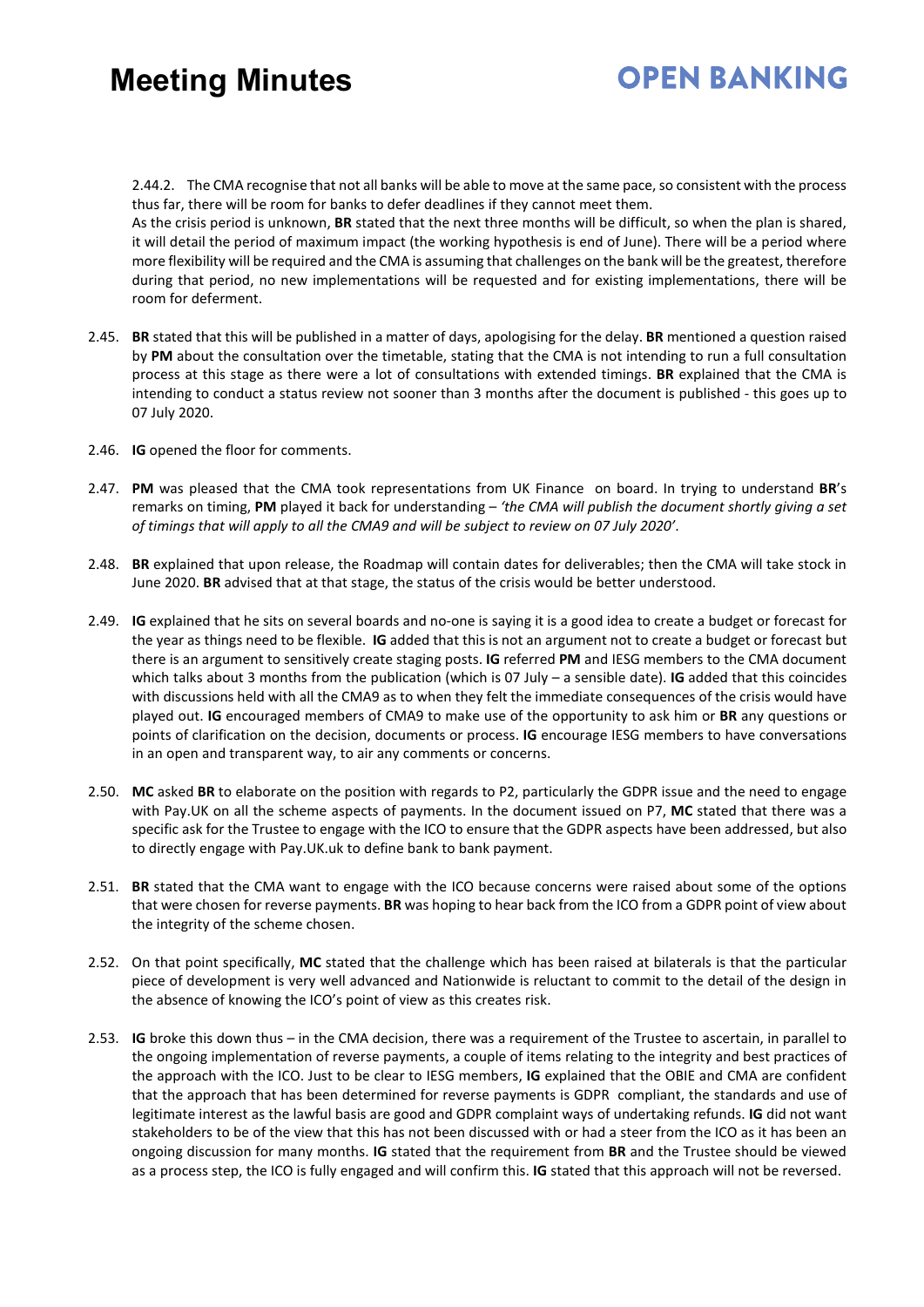2.54. **IG** added that there are some other requirements placed on OBIE, not specifically to do with reverse payments, but Payment Initiation Services - to sit with various participants and closely with the PSR to make sure that any concerns are tabled and discussed and could feed into future iterations of the standards. **IG** advised that this will happen in parallel and will fit into the various future iterations of the standards as appropriate.

**OPEN BANKING** 

- 2.55. With regards to Pay.UK, **IG** stated that this sits as a different item and is not to do with reverse payments but with COP and CRM - the requirement to have bespoke journeys designed for PISP that will incorporate COP and CRM. **IG** hoped this was clear, adding that the paperwork in terms of the Roadmap and ICO's response is underway.
- 2.56. **MC** explained that the point was not to pause for the reality that the design will change, but the reality is that the legal team is stating that this cannot be implemented until confirmation from the ICO came through. **MC** was after clarity on timelines which is now established.
- 2.57. **IG** stated that on the basis of the standards which was signed off in November 2019, the comfort that the ICO has been fully engaged, the approach thus far, but also that written confirmation will be obtained from the ICO ahead of release, then Nationwide and others can proceed.
- 2.58. **JVD** reassured IESG members that this is being worked on as quickly as possible and will be confirmed shortly.
- 2.59. **FR** was glad to see the CMA notes and decision but had a few alarm bells to discuss data security. **FR** referred to the title for the paragraph, stating that the issue is not compliance with GDPR, but whether merchants have enough security in place to manage that data. **FR** stated that from Covid19, it has been seen that there is a lot of phishing attempts to get that data so that hackers can launch an attack. **FR** stated that the concern is that merchants have nothing other than the generalities of GDPR to direct their activities with regards to that data. **FR** added that account number and sort code is not a protective form of data. **FR** explained that the second part of the CMA notice talks about a group being set up to consider how other elements of the Roadmap such as TPP code and the CEG can be strengthened with regards to that aspect of payments. **FR** was keen to understand whether this is a good bet for consumers and TPPs. **FR** thought that an ICO backed code would be good as this will strengthen provisions in GDPR. **FR** also added that a lot of thought is put into refunds in cards and the thinking was not to change the map but create a burden for merchants to think about who they pass the data on to and how that data is made secure.
- 2.60. **IG** clarified the approach so far, stating that the response to **MC**'s question was around implementation of P2 reverse payments and the discussion was to lay out the practicalities of how this will be achieved over the next few months. With regards to reverse payments, there is a requirement of the OBIE to put together a working group which would discuss a CEG and TPP code. **IG** stated that **FR**'s highlighted issues would be wrapped up in that activity. **IG** stated that the request to the ICO is twofold:

2.60.1. To help with the confirmation of the ICO views on confirmation of payments; and

2.60.2. A request to join this working group.

**IG** stated that there is a further request to understand PIS and some of its requirements more broadly and to cochair a body to work with the PSR to ensure that these points are fed into any future activities as they relate to these discussion points.

- 2.61. **BR** stated that there is a specific to **FR**'s question about the privacy security side on P7. **BR** referred to 2 requests to the Trustee.
	- 2.61.1. The first relates to compliance issues; and

2.61.2. The CEG or TPP code.

**BR** stated that there is a time bound request in the document that the Trustee convenes or chairs a group that comes back with recommendations in the report by the end of June that detail an interim request.

2.62. **IG** opened this up to the floor, encouraging any of the institutions that have requested clarifications bilaterally to use this opportunity to seek them. **IG** stated that in the interest of transparency, an open forum is better than bilaterally.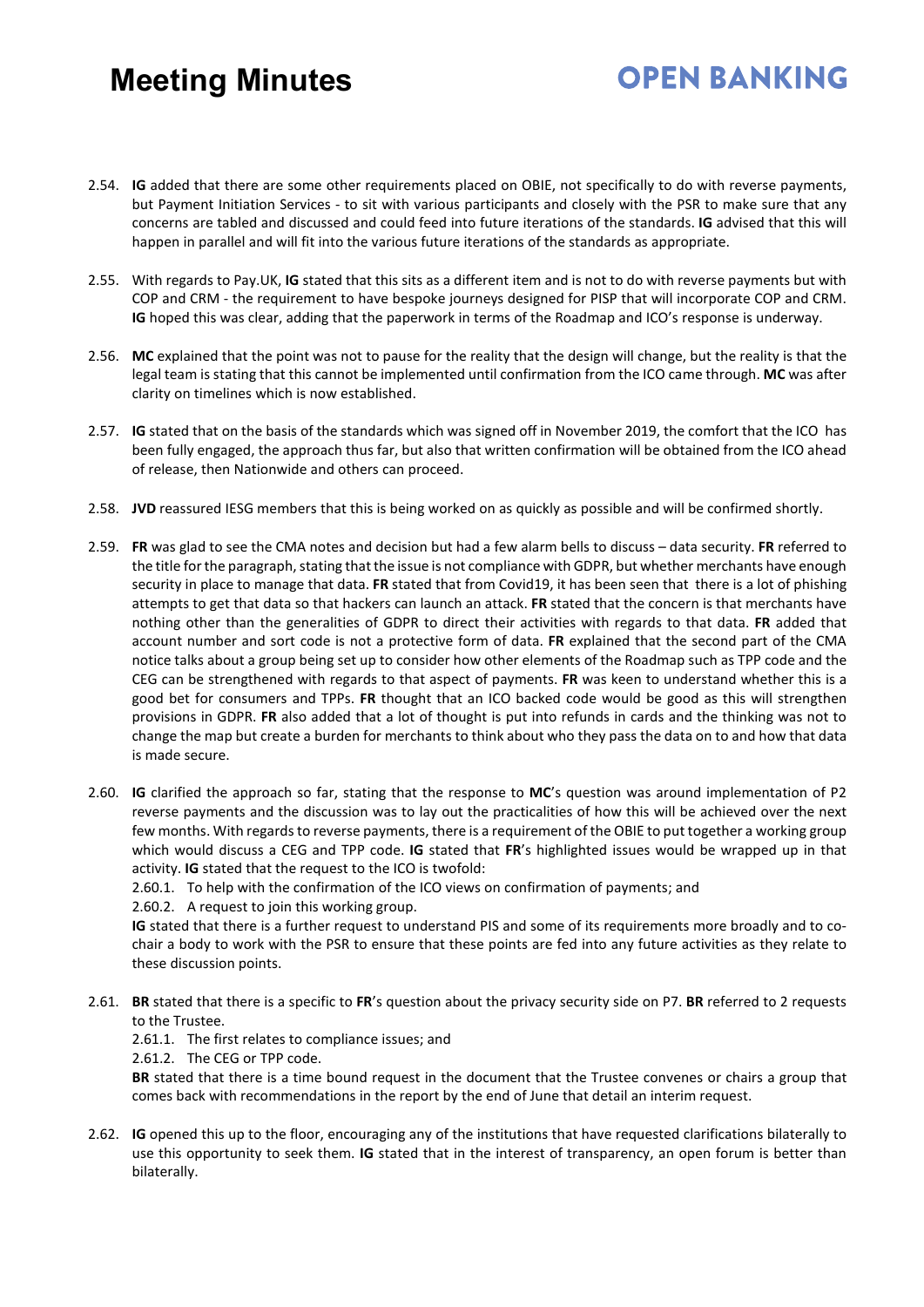### **OPEN BANKING**

- 2.63. **PM** sought a direct clarification confirmation that this is the final Roadmap.
- 2.64. **BR** hoped that this would be the final Roadmap as regards implementation, however, implementation does not mean the end of Open Banking – the hope is that it will develop in the future. **BR** reminded IESG members that this is a period of uncertainty and if the environment becomes more hostile, there may be extensions to the timetable, but if everything in the Roadmap is implemented, this should mark the end of the implementation phase.
- 2.65. **IG** added that while this is the CMAs decision, when the Trustee representation was made in February 2020, a case was put forward that this proposed Roadmap would satisfy all the elements of the Order, but this is a matter of the CMA.
- 2.66. **PM** stated that this clarifies things.
- 2.67. **SW** asked about a process for deferring delivery of outcome(s) on the roadmap what would this look like?
- 2.68. **BR** explained that as this is a period of uncertainty, therefore, the letter that Adam Land sent to the Trustee emphasised the need to stay flexible. Where individual banks have been unable to deliver to the timetable set out, **BR** reiterated that there was provision for the Trustee to allow leeway. As with all cases, **BR** stated that this process would be dealt with bilaterally.
- 2.69. **IG** referred IESG members to clause 17a (and part of b and c) in the CMA's decision document which is trying to figure out how to operationalise and establish process. **IG** stated that this would become clear in the response provided to **BR** which is a matter of days. Broadly speaking, **IG** stated that it will be using the existing framework at bilaterals followed by representations from the banks. **IG** added that it is a new deferral mechanic subject to meeting some of the parameters that are incorporated in clause 17a.
- 2.70. **GL** stated that he was referring to the earlier point made on customer redress, it was laid out in the earlier Order that the delivery by the OBIE to offer a system of customer redress has not happened. **GL** added that FDATA made written representations to the OBIE and CMA, but this has not yet been addressed, and wanted to know whether it was the intention to produce a system of redress or whether it is in the Order.
- 2.71. **FR** agreed with **GL**, adding that it would be helpful to hear from the ICO on this as there is a connection there. In terms of the CEG, **FR** stated that there are releases of CEGs and firms ought to have implemented these within 6 months and therefore wanted to understand whether there are records of implementations and how these are dealt with by the Office of the Trustee.
- 2.72. On the point on the CEG, **IG** stated that it is a requirement on the CMA9 to be conformant. **IG** added that there was an initiative undertaken by the OBIE with each of the banks in order to do the fact find of the CEG which largely concluded over the course of January / February 2020; the outcome of which is that there is a good understanding of where the individual banks are and are in discussion to rectify any issues of adherence to the CEG. **IG** explained that the public enforcement of the CEG is still pending the finalisation of the Roadmap. **IG** wrapped this up by stating that:
	- 2.72.1. The OBIE knows where there are non-conformances to the CEG,
	- 2.72.2. where it is material and where it is not,
	- 2.72.3. there are activities to undertake in order to rectify conformance have been agreed.

For those areas where they are not rectified, the next step is enforcement, but this will only happen when the Roadmap is concluded and as advised within the Roadmap itself.

2.73. With regards to DMS, **IG** stated that this has been the solution to the requirement for a customer redress mechanism (CRM) and whilst aware of representations made by **GL**, **IG** stated that he was not yet formally of the view that the DMS does not meet the requirements of the CRM. **IG** explained that it was not picked up on the status report but recognising that it had not been concluded by then, let alone rolled out, this is understandable. **IG** stated that he would like to pick this up with the CMA but of the opinion that it is satisfied.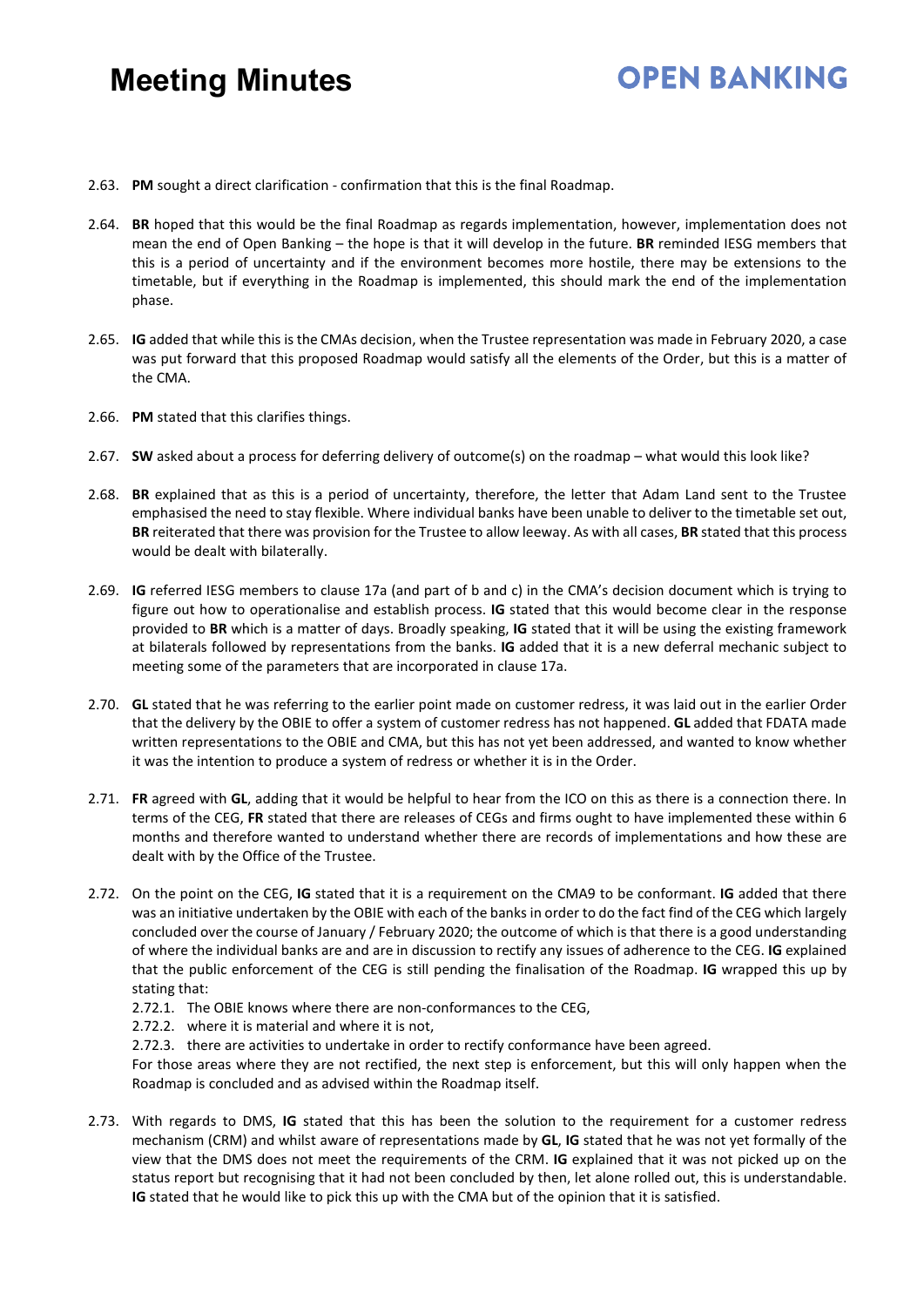# **OPEN BANKING**

- 2.74. **GL** and **FR** agreed that it does not deal with consumer redress in the event of a data breach, it only deals to the extent of PSD2 and does not deal with authorised push payment scam, data loss or report a liability through the chain where there are other actors involved. **FR** thought this piece of work should involve the ICO.
- 2.75. **BR** wondered if this could be part of the group being formed with the PSR and representatives of the ICO which **IG** would chair or co-chair. **IG** thought that this warrants a further conversation, and whilst it would be a sensible steer, architectural decisions made earlier on should not be questioned. **IG** added that one of the reasons for the decision to interpret the customer redress mechanism as a dispute management system is the limited contacts that OBIE has with end users; there are models that exist within schemes that deal with these areas instead.
- 2.76. **GL** stated that the OBIE has been technically led as it predominantly relates to the development of technical apparatus and standards, it has not properly developed an understanding of the market requirements *– if you are a hammer, every problem is a nail.* **GL** stated that it has failed because a straight technical system is being sought, whereby the entire journey of what may impact the customer and the gaps is what needs to be researched so that a blend of technology can be implemented – for example, how to work better with regulatory authorities, the FOS, how disputes are managed, what happens with the cyber risks or PSD2 insurance.
- 2.77. **FR** stated that she has been involved in writing a report on the issue of liability for BEIS and will be able to share that soon. **FR** added that it begins to explore the issues that occur in the context of data sharing. **FR** stated that because the focus has been on unauthorised payments, DMS works well, it is tangible and easy to address, but wider issues of data have not been investigated. **FR** thought that this should sit with the ICO as opposed to the PSR. **FR** added that the FCA, FOS and HMT might want to be involved.
- 2.78. **IG** proposed to move on from this topic, stating that he takes it that participants are satisfied with the CMAs decision. **IG** hoped to respond as quickly as possible and get to the point of a published Roadmap out in a matter of days.

#### **3.a. AOB – UK FINANCE FUTURE OF OPEN BANKING**

- 3.1. **IG** introduced the first AOB item from **FR** regarding the UK Finance future of Open Banking.
- 3.2 **FR** stated that she wanted to ascertain the status of this report, adding that she is providing feedback on 30 April 2020 but stated that it is being presented as a whole of industry position which she did not think was correct. **FR** also thought that it does not reflect some of the contributions made by the consumer and SME representatives. **FR** wanted to know if it will be published and whether it is still in draft.
- 3.3 **IG** handed over to **PM** to give a broad status overview of the future of Open Banking.
- 3.4 **PM** recapped Accenture was invited to work with an external steering group to provide a draft report on the future state operating model for Open Banking, adding that broadly speaking, the ask has been completed, however the crisis happened. **PM** informed IESG members that there has been a dilemma as people's attention has been diverted to dealing with the crisis. **PM** stated that UK Finance circulated the draft Accenture report and invited feedback by the end of this month. **PM** stated that upon receipt of the feedback, the body will be able to determine the status of the document and where it should sit (with UK Finance members or whether broader support is required). **PM** stated that feedback will be aggregated and communicated back to the steering committee which should be able to answer **FR** and **GL**'s questions. In terms of publication, **PM** stated that this will follow, UK Finance was always clear with **BR** that the revised Roadmap should be published first, adding that it will be published sometime next month (May 2020), after it goes through UK Finance internal governance system for branding and communications. **PM** reiterated that the crisis might impact timescales for publishing the report.
- 3.5 **IG** opened the floor to questions. **FR** stated that she would follow up with an offline conversation with **PM** and other stakeholders.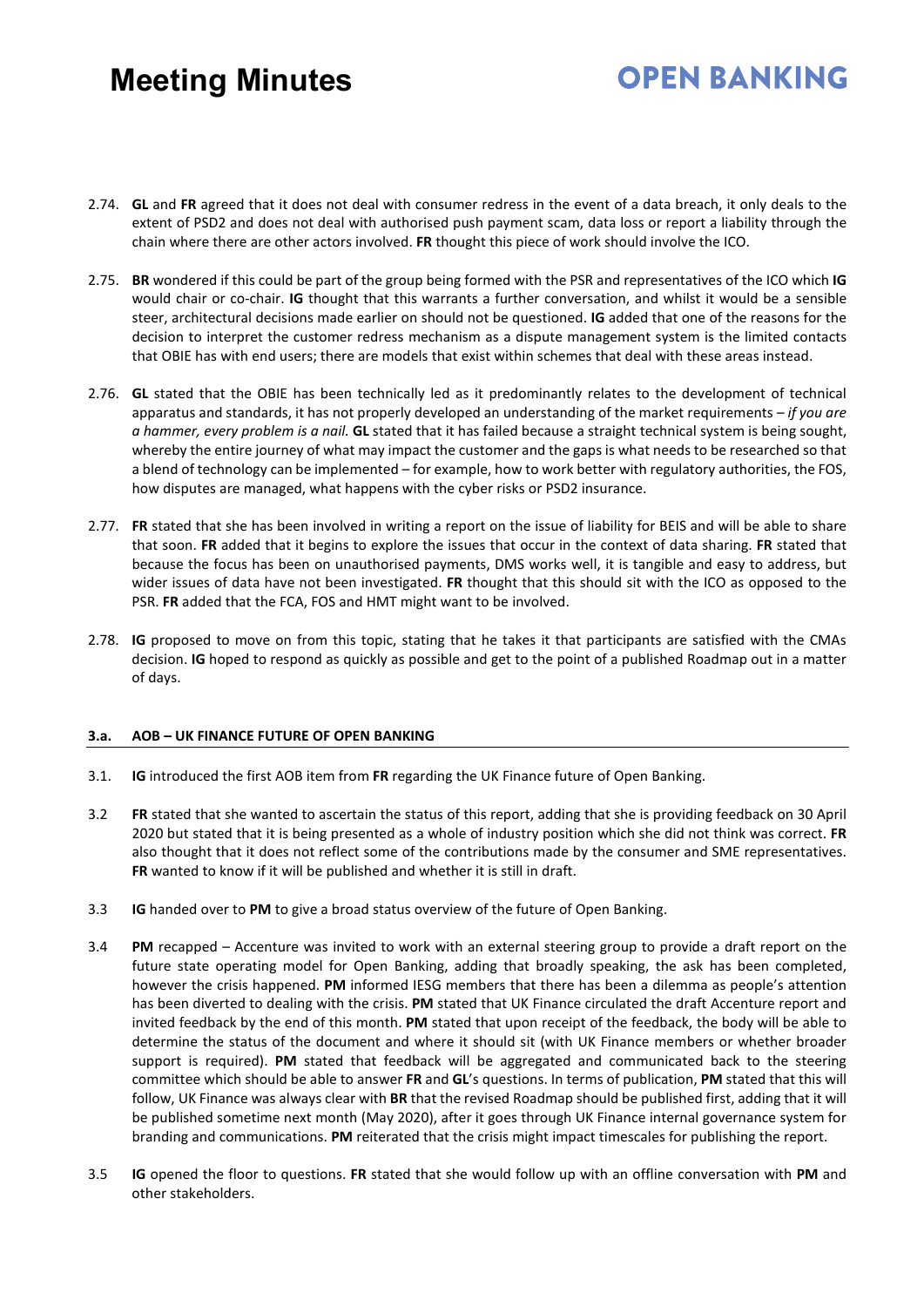# **OPEN BANKING**

3.6 **IG** understood the dilemma - *how do you pause or put something on ice that leaves people comfortable and not trying to conclude it?*

#### **3.b. AOB – SME FORUM UPDATE**

- 3.7 **IG** introduced the final AOB item from **MCH** an SME forum update.
- 3.8 **MCH** explained that subsequent to the CBILs point earlier, this is the area of main concern for those that represent small businesses. **MCH** stated that the British business bank has identified 52 providers of that scheme and as at the last IESG in March 2020, the response was that most CMA9 were seeing requests from existing customers and so Open Banking is less likely to play a part. **MCH** explained further that if a small business owner with a BCA from a CMA9 member was intending to access the scheme by one of the 52 providers, they will need information and data to comply with KYC. **MCH** thought that Open Banking ought to be useful from that point of view, but it may be that it is not catering for everything that providers need. In that context, **MCH** wondered if there was a role for Open Banking to play in opening up CBILs for people who are seeking loans other than from their BCA provider. **MCH** was not sure who should take this forward but was aware that the clock is ticking. **MCH** stated that the ecosystem hears about significant take up from UK Finance, but anecdotally the number of applications is vastly larger than those being discussed by UK Finance. **MCH** also stated that the feedback from small business representatives is that this is a tricky procedure and these loans are not being made available to people in need. **MCH** wondered if Open Banking should be talking to some alternative providers, and wondered whether alternatively, this is a job for British Banks. **MCH** was worried that CBILs will not deliver unless it is investigated.
- 3.9 **BR** stated that the CMA stands on the periphery of the domain dealing with this and went back to what was found in the original CMA report - well over 90% of SMEs who wanted an unsecured business loan never thought about going anywhere other than the banks they had their BCA with. Going back to the SME Enterprise, Employment Act and designated finance platforms, **BR** stated that the bank referral scheme states that if the bank does not grant a loan with the consent of the SME, that loan could be forwarded to one of the 3 designated platforms. **BR** explained that CBILs is part of that, therefore this would be forwarded to one of the designated finance platforms if declined and that could be the route through to the lenders (including alternative lenders). **BR** stated that some of these would be approved as lenders under the CBILs scheme. BR commented that this does not alleviate problems where they may not be eligible, and where there are other financing options other than debt that may help solve the problem. In terms of KYC and AML, **BR** stated that there are proposals that have been put to HMT as a way of solving these problems. **BR** agreed that there is a role for Open Banking while the original roles of the CBILs schemes are being applied; though the bounce back loans that have been announced recently are much simpler, with fewer issues to deal with whilst guaranteeing the risk appetite of the banks.
- 3.10 **CN** clarified that there has been a lot of representation from the industry on the referral schemes and these are being considered, however, there is a lack of clarity around how this will be delivered and whether this is the role of the British bank or government. **CN** requested an offline conversation with **MCH**. **MCH** was happy with this approach.
- 3.11 **IG** thought this was a good idea and encouraged **MCH** to also speak to David Beardmore who is helping to coordinate the Power of the Network proposal that was discussed earlier. **MCH** stated that he was in touch with David Beardmore and others who have been mentioned.

*ACTION - IESG\_2020\_301\_456 - CBILS – Following MCH's request for this to be investigated further, action on MCH to have offline conversations with CN, TPPs who are involved in this scheme and David Beardmore who is leading the Covid-19 action plan from an OBIE perspective. MCH to provide update at the May IESG. Due date – 21 May 2020*